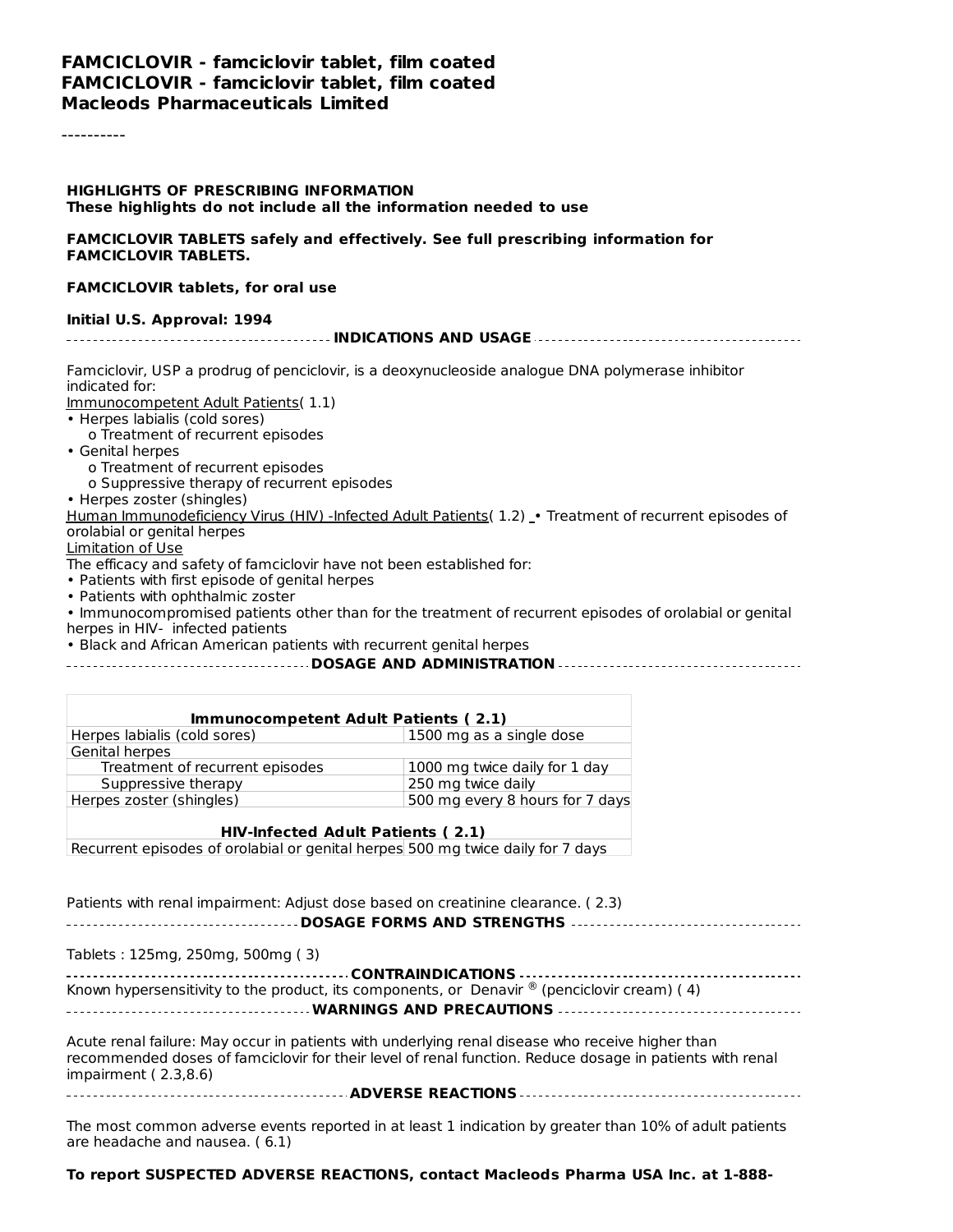**DRUG INTERACTIONS**

Probenecid: May increase penciclovir levels. Monitor for evidence of penciclovir toxicity ( 7.2) **See 17 for PATIENT COUNSELING INFORMATION and FDA-approved patient labeling. Revised: 7/2020**

# **FULL PRESCRIBING INFORMATION: CONTENTS\***

#### **1 INDICATIONS & USAGE**

1.1 Immunocompetent Adult Patient

1.2 HIV-Infected Adult Patients

#### **2 DOSAGE & ADMINISTRATION**

2.1 Dosing Recommendation in Immunocompetent Adult Patients

2.2 Dosing Recommendation in HIV-Infected Adult Patients

2.3 Dosing Recommendation in Patients with Renal Impairment

## **3 DOSAGE FORMS & STRENGTHS**

#### **4 CONTRAINDICATIONS**

#### **5 WARNINGS AND PRECAUTIONS**

5.1 Acute Renal Failure

#### **6 ADVERSE REACTIONS**

6.1 Clinical Trials Experience in Adult Patient

6.2 Postmarketing Experience

#### **7 DRUG INTERACTIONS**

7.1 Potential for famciclovir to Affect Other Drugs

7.2 Potential for Other Drugs to Affect Penciclovir

#### **8 USE IN SPECIFIC POPULATIONS**

- 8.1 Pregnancy
- 8.2 Lactation
- 8.3 Females and males of Reproductive Potential
- 8.4 Pediatric Use
- 8.5 Geriatric Use
- 8.6 Patients with Renal Impairment
- 8.7 Patients with Renal Impairment
- 8.8 Black and African American Patients

# **10 OVERDOSAGE**

## **11 DESCRIPTION**

#### **12 CLINICAL PHARMACOLOGY**

- 12.1 Mechanism of Action
- 12.3 Pharmacokinetics
- 12.4 Microbiology

#### **13 NONCLINICAL TOXICOLOGY**

13.1 Carcinogenesis & Mutagenesis & Impairment Of Fertility

#### **14 CLINICAL STUDIES**

- 14.1 Herpes Labialis (Cold Sores)
- 14.2 Genital Herpes
- 14.3 Recurrent Orolabial or Genital Herpes in HIV-Infected Patients
- 14.4 Herpes Zoster (Shingles)

# **16 HOW SUPPLIED/STORAGE AND HANDLING**

# **17 PATIENT COUNSELING INFORMATION**

\* Sections or subsections omitted from the full prescribing information are not listed.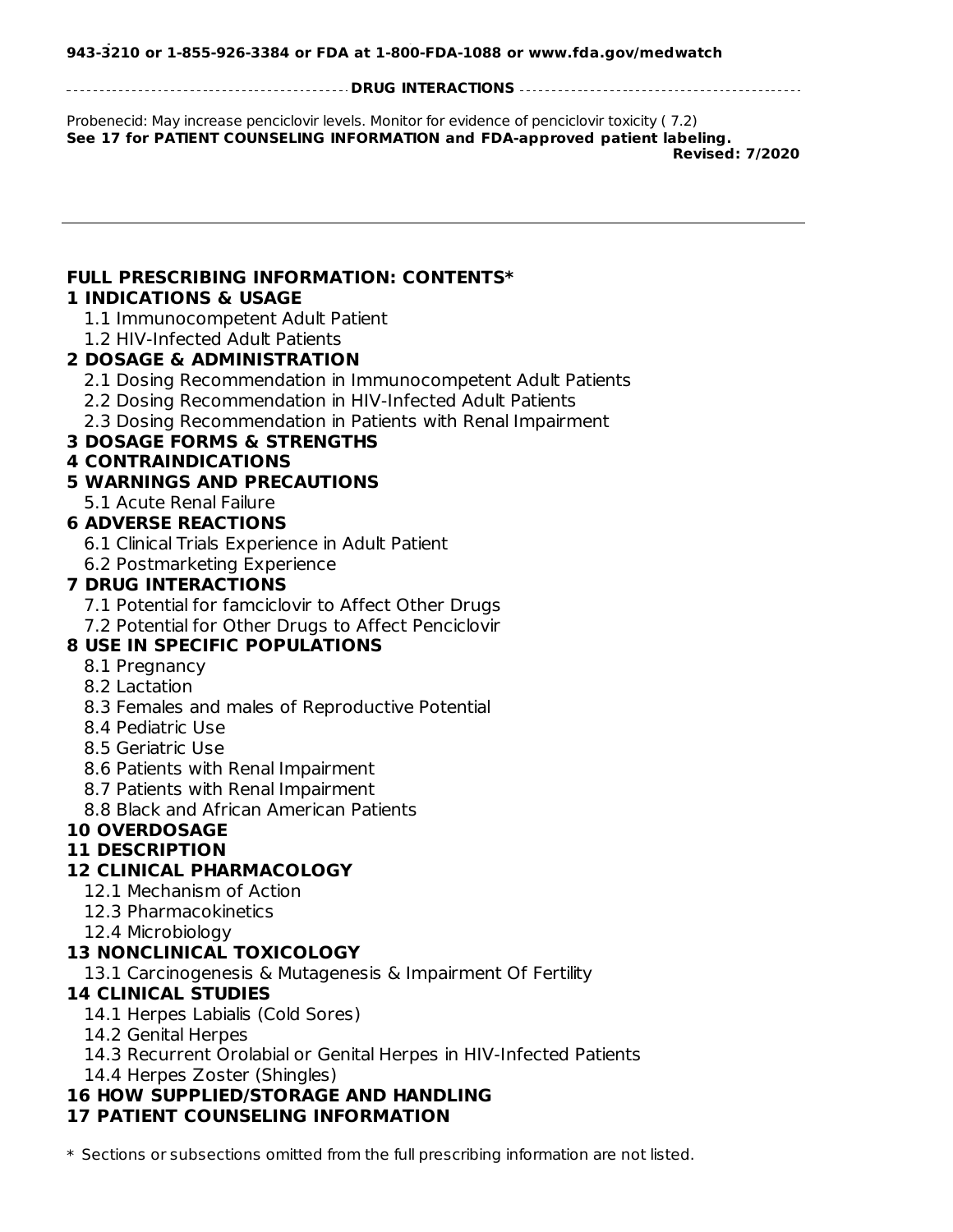## **FULL PRESCRIBING INFORMATION**

## **1 INDICATIONS & USAGE**

#### **1.1 Immunocompetent Adult Patient**

Herpes labialis(cold sores): Famciclovir is indicated for the treatment of recurrent herpes labialis in adult patients.

Genital herpes:

Recurrent episodes: Famciclovir is indicated for the treatment of recurrent episodes of genital herpes. The efficacy of famciclovir when initiated more than 6 hours after onset of symptoms or lesions has not been established.

Suppressive therapy: Famciclovir is indicated for chronic suppressive therapy of recurrent episodes of genital herpes in adult patients. The efficacy and safety of famciclovir for the suppression of recurrent genital herpes beyond 1 year have not been established.

Herpes zoster (shingles): Famciclovir is indicated for the treatment of herpes zoster in adult patients. The efficacy of famciclovir when initiated more than 72 hours after onset of rash has not been established.

## **1.2 HIV-Infected Adult Patients**

Recurrent orolabial or genital herpes: Famciclovir, USP is indicated for the treatment of recurrent episodes of orolabial or genital herpes in HIV-infected adults. The efficacy of famciclovir, USP when initiated more than 48 hours after onset of symptoms or lesions has not been established.

#### Limitation of Use

The efficacy and safety of famciclovir have not been established for:

- Patients with first episode of genital herpes
- Patients with ophthalmic zoster
- Immunocompromised patients other than for the treatment of recurrent orolabial or genital herpes in HIV-infected patients
- Black and African American patients with recurrent genital herpes

## **2 DOSAGE & ADMINISTRATION**

Famciclovir Tablets may be taken with or without food.

#### **2.1 Dosing Recommendation in Immunocompetent Adult Patients**

Herpes labialis (cold sores): The recommended dosage of famciclovir for the treatment of recurrent herpes labialis is 1500 mg as a single dose. Therapy should be initiated at the first sign or symptom of herpes labialis (e.g., tingling, itching, burning, pain, or lesion).

Genital herpes: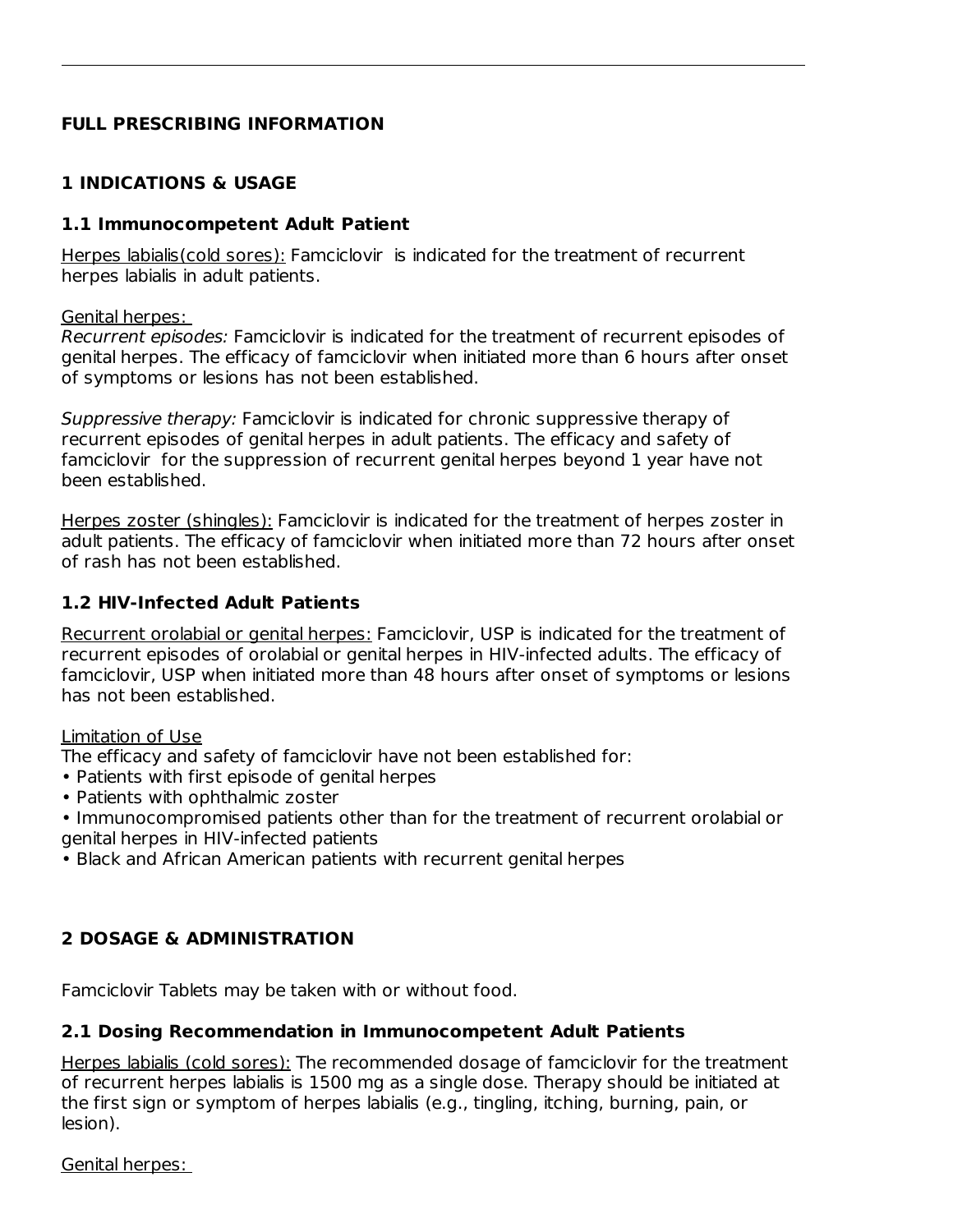Recurrent episodes: The recommended dosage of famciclovir for the treatment of recurrent episodes of genital herpes is 1000 mg twice daily for 1 day. Therapy should be initiated at the first sign or symptom of a recurrent episode (e.g., tingling, itching, burning, pain, or lesion).

Suppressive therapy: The recommended dosage of famciclovir for chronic suppressive therapy of recurrent episodes of genital herpes is 250 mg twice daily.

Herpes zoster (shingles): The recommended dosage of famciclovir for the treatment of herpes zoster is 500 mg every 8 hours for 7 days. Therapy should be initiated as soon as herpes zoster is diagnosed.

## **2.2 Dosing Recommendation in HIV-Infected Adult Patients**

Recurrent orolabial or genital herpes: The recommended dosage of famciclovir for the treatment of recurrent orolabial or genital herpes in HIV-infected patients is 500 mg twice daily for 7 days. Therapy should be initiated at the first sign or symptom of a recurrent episode (e.g., tingling, itching, burning, pain, or lesion).

#### **2.3 Dosing Recommendation in Patients with Renal Impairment**

Dosage recommendations for adult patients with renal impairment are provided in Table 1 [see Use in Specific Populations ( 8.6), Clinical Pharmacology ( 12.3)].

| Indication and Normal Dosage Creatinine Adjusted Dosage<br><b>Regimen</b> | (mL/min.) | <b>Clearance Regimen Dose (mg)</b> | <b>Dosing Interval</b>   |
|---------------------------------------------------------------------------|-----------|------------------------------------|--------------------------|
| <b>Single-Day Dosing Regimens</b>                                         |           |                                    |                          |
| <b>Recurrent Genital Herpes</b>                                           | $\geq 60$ | 1000                               | every 12 hours for 1 day |
| 1000 mg every 12 hours for 1                                              | 40 to 59  | 500                                | every 12 hours for 1 day |
| day                                                                       | 20 to 39  | 500                                | single dose              |
|                                                                           | $20$      | 250                                | single dose              |
|                                                                           | $HD^*$    | 250                                | single dose following    |
|                                                                           |           |                                    | dialysis                 |
| Recurrent Herpes Labialis                                                 | $\geq 60$ | 1500                               | single dose              |
| 1500 mg single dose                                                       | 40 to 59  | 750                                | single dose              |
|                                                                           | 20 to 39  | 500                                | single dose              |
|                                                                           | $20$      | 250                                | single dose              |
|                                                                           | $HD^*$    | 250                                | single dose following    |
|                                                                           |           |                                    | dialysis                 |
| Multiple-Day Dosing Regimens                                              |           |                                    |                          |
| Herpes Zoster                                                             | $\geq 60$ | 500                                | every 8 hours            |
| 500 mg every 8 hours                                                      | 40 to 59  | 500                                | every 12 hours           |
|                                                                           | 20 to 39  | 500                                | every 24 hours           |
|                                                                           | $20$      | 250                                | every 24 hours           |
|                                                                           | $HD^*$    | 250                                | following each dialysis  |
| Suppression of Recurrent                                                  | $\geq 40$ | 250                                | every 12 hours           |
| <b>Genital Herpes</b>                                                     | 20 to 39  | 125                                | every 12 hours           |
| 250 mg every 12 hours                                                     | $20$      | 125                                | every 24 hours           |
|                                                                           | $HD^*$    | 125                                | following each dialysis  |
| <b>Recurrent Orolabial</b>                                                | $\geq 40$ | 500                                | every 12 hours           |
| or Genital Herpes                                                         | 20 to 39  | 500                                | every 24 hours           |
| in HIV-Infected Patients                                                  | $20$      | 250                                | every 24 hours           |

#### **Table 1: Dosage Recommendations for Adult Patients**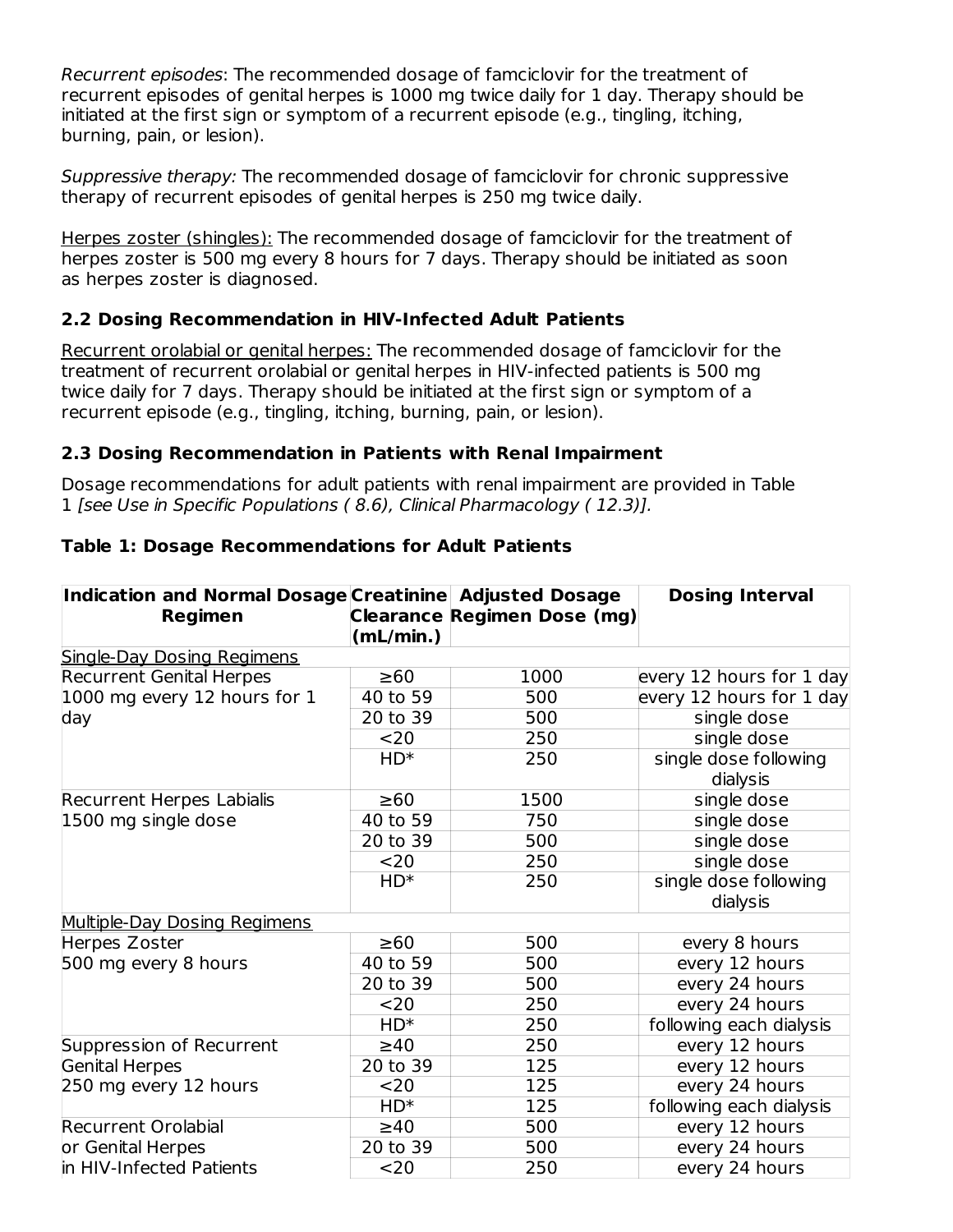| 500 mg every 12 hours | $HD^*$ | 250 | following each dialysis |
|-----------------------|--------|-----|-------------------------|
| *Hemodialysis         |        |     |                         |

#### **3 DOSAGE FORMS & STRENGTHS**

Famciclovir tablets, USP are available in 3 strengths:

•25 mg: White to off white, round film-coated, biconvex, engraved with "ML 67" on one side and plain on the other side.

•250 mg: White to off white, round film-coated, biconvex, engraved with "ML 70" on one side and plain on the other side.

•500 mg: White to off white, oval film-coated, biconvex, engraved with "ML 72" on one side and plain on the other side.

#### **4 CONTRAINDICATIONS**

Famciclovir tablets are contraindicated in patients with known hypersensitivity to the product, its components, or Denavir  $^\circledR$  (penciclovir cream).

#### **5 WARNINGS AND PRECAUTIONS**

#### **5.1 Acute Renal Failure**

Cases of acute renal failure have been reported in patients with underlying renal disease who have received inappropriately high doses of famciclovir for their level of renal function. Dosage reduction is recommended when administering famciclovir tablets to patients with renal impairment [see Dosage and Administration ( 2.3), Use in Specific Populations ( 8.6)].

#### **6 ADVERSE REACTIONS**

Acute renal failure is discussed in greater detail in other sections of the label *[see* Warnings and Precautions ( 5)].

The most common adverse events reported in at least 1 indication by greater than 10% of adult patients treated with famciclovir are headache and nausea.

#### **6.1 Clinical Trials Experience in Adult Patient**

Because clinical trials are conducted under widely varying conditions, adverse reaction rates observed in the clinical trials of a drug cannot be directly compared with rates in the clinical trials of another drug and may not reflect the rates observed in practice.

Immunocompetent patients: The safety of famciclovir has been evaluated in active- and placebo-controlled clinical studies involving 816 famciclovir treated patients with herpes zoster (famciclovir , 250 mg three times daily to 750 mg three times daily); 163 famciclovir treated patients with recurrent genital herpes ( famciclovir, 1000 mg twice daily); 1,197 patients with recurrent genital herpes treated with famciclovir as suppressive therapy (125 mg once daily to 250 mg three times daily) of which 570 patients received famciclovir (open-labeled and/or double-blind) for at least 10 months; and 447 famciclovir treated patients with herpes labialis ( famciclovir, 1500 mg once daily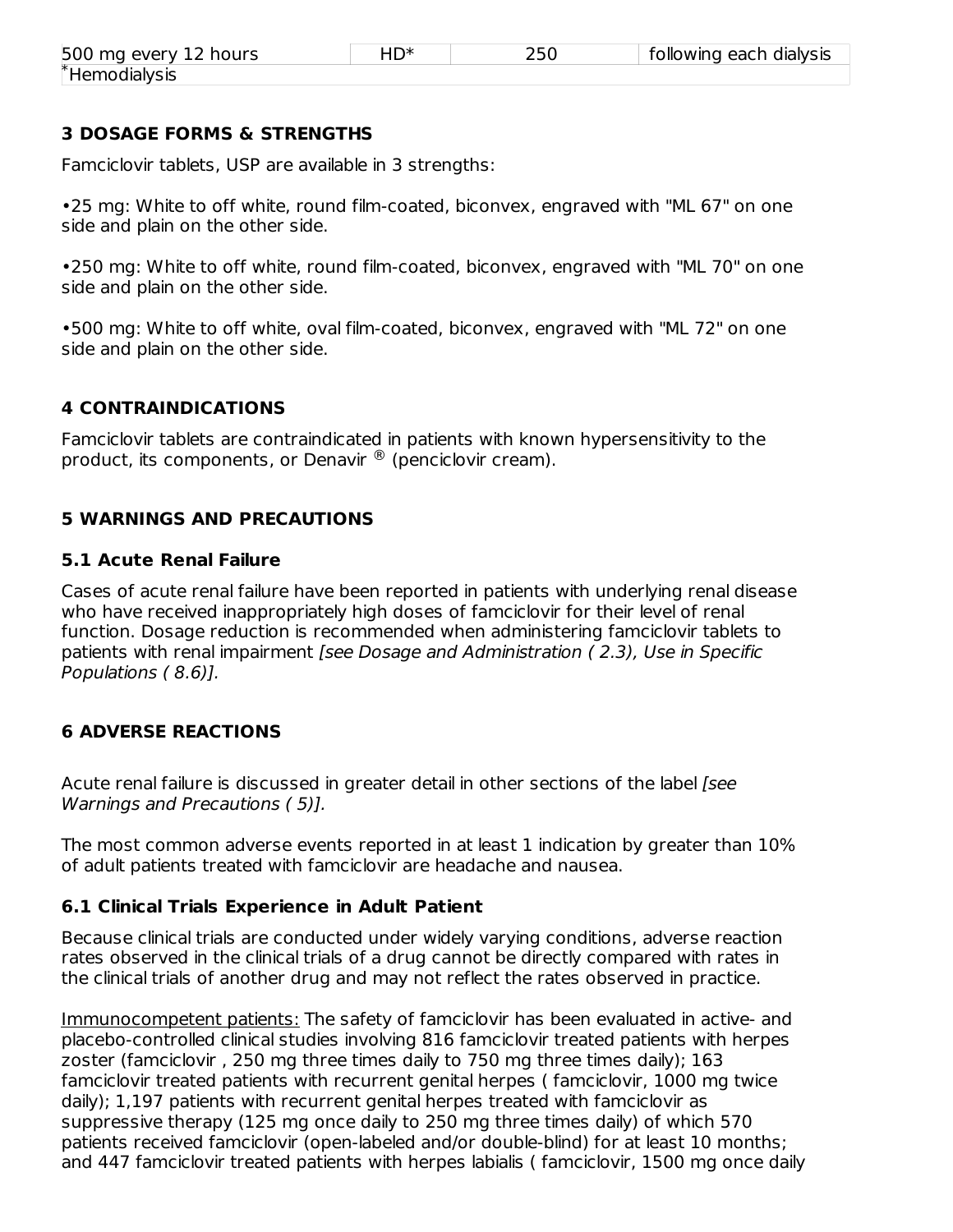|                                |                                      |                            |                                                 | <b>Incidence</b> |                                         |               |                                                                          |                |
|--------------------------------|--------------------------------------|----------------------------|-------------------------------------------------|------------------|-----------------------------------------|---------------|--------------------------------------------------------------------------|----------------|
|                                | Herpes Zoster <sup>†</sup>           |                            | <b>Recurrent</b><br>Genital Herpes <sup>‡</sup> |                  | <b>Genital Herpes-</b><br>Suppression § |               | Herpes Labialis <sup>‡</sup>                                             |                |
| <b>Events</b>                  | <b>Famciclovir</b><br>$(n=273)$<br>% | $(n=146)$<br>$\frac{9}{6}$ | $Placebo$ (n=163)<br>%                          | $\%$             | $(n=166)$ $(n=458)$<br>%                | $(n=63)$<br>% | FamciclovirPlaceboFamciclovirPlaceboFamciclovirPlacebo<br>$(n=447)$<br>% | $(n=254)$<br>% |
| <b>Nervous System</b>          |                                      |                            |                                                 |                  |                                         |               |                                                                          |                |
| Headache                       | 22.7                                 | 17.8                       | 13.5                                            | 5.4              | 39.3                                    | 42.9          | 8.5                                                                      | 6.7            |
| Paresthesia                    | 2.6                                  | 0.0                        | 0.0                                             | 0.0              | 0.9                                     | 0.0           | 0.0                                                                      | 0.0            |
| Migraine                       | 0.7                                  | 0.7                        | 0.6                                             | 0.6              | 3.1                                     | 0.0           | 0.2                                                                      | 0.0            |
| <b>Gastrointestinal</b>        |                                      |                            |                                                 |                  |                                         |               |                                                                          |                |
| Nausea                         | 12.5                                 | 11.6                       | 2.5                                             | 3.6              | 7.2                                     | 9.5           | 2.2                                                                      | 3.9            |
| Diarrhea                       | 7.7                                  | 4.8                        | 4.9                                             | 1.2              | 9.0                                     | 9.5           | 1.6                                                                      | 0.8            |
| Vomiting                       | 4.8                                  | 3.4                        | 1.2                                             | 0.6              | 3.1                                     | 1.6           | 0.7                                                                      | 0.0            |
| Flatulence                     | 1.5                                  | 0.7                        | 0.6                                             | 0.0              | 4.8                                     | 1.6           | 0.2                                                                      | 0.0            |
| Abdominal<br>Pain              | 1.1                                  | 3.4                        | 0.0                                             | 1.2              | 7.9                                     | 7.9           | 0.2                                                                      | 0.4            |
| <b>Body as a Whole</b>         |                                      |                            |                                                 |                  |                                         |               |                                                                          |                |
| Fatigue                        | 4.4                                  | 3.4                        | 0.6                                             | 0.0              | 4.8                                     | 3.2           | $1.6\,$                                                                  | 0.4            |
| <b>Skin and Appendages</b>     |                                      |                            |                                                 |                  |                                         |               |                                                                          |                |
| Pruritus                       | 3.7                                  | 2.7                        | 0.0                                             | 0.6              | 2.2                                     | 0.0           | 0.0                                                                      | 0.0            |
| Rash                           | 0.4                                  | 0.7                        | 0.0                                             | 0.0              | 3.3                                     | 1.6           | 0.0                                                                      | 0.0            |
| <b>Reproductive Female</b>     |                                      |                            |                                                 |                  |                                         |               |                                                                          |                |
| Dysmenorrhea<br>* Patients may | 0.0                                  | 0.7                        | 1.8                                             | 0.6              | 7.6                                     | 6.3           | 0.4                                                                      | 0.0            |

one clinical

trial

† 7 days of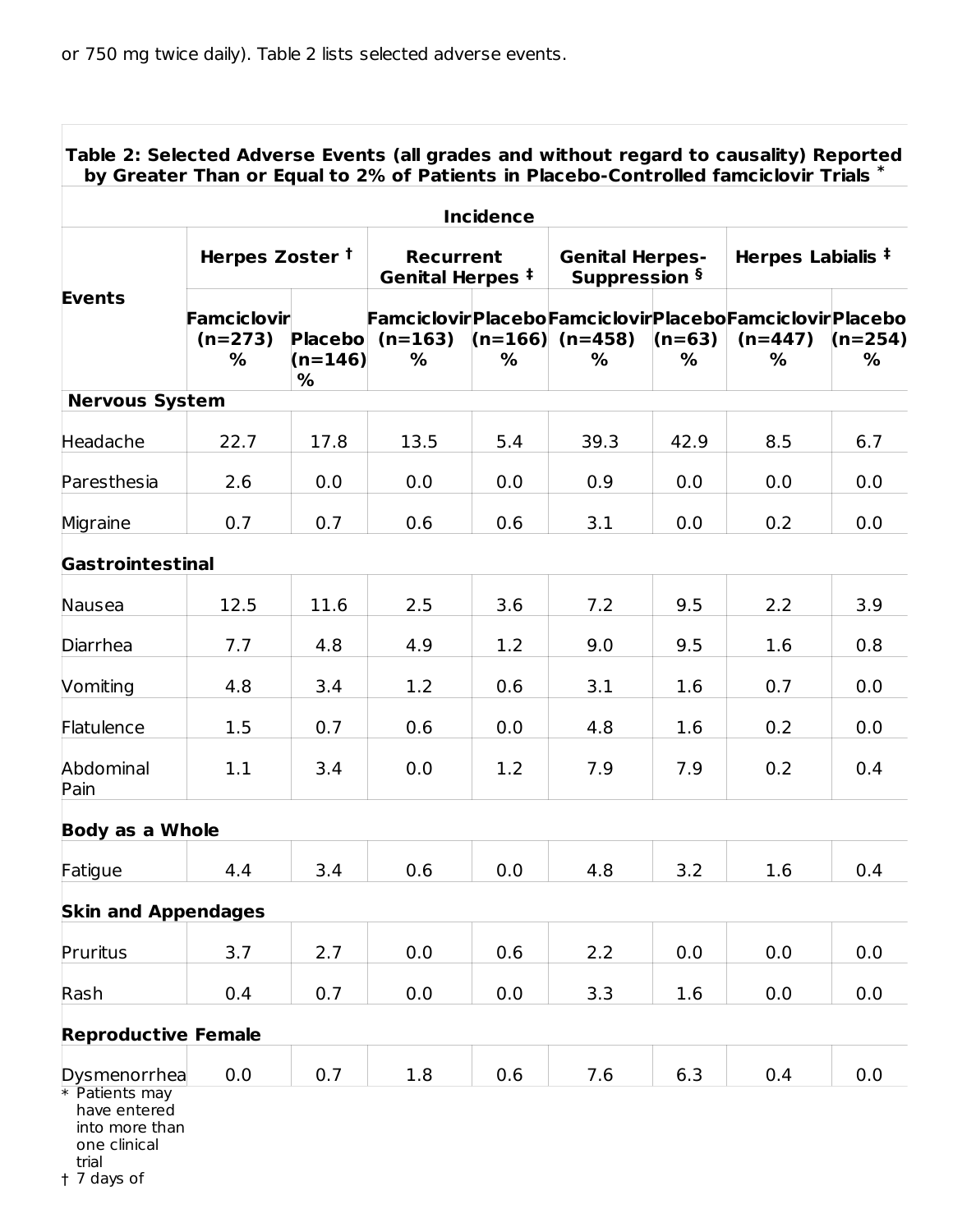#### **Table 3: selected laboratory abnormalities in genital herpes suppression trials**

| <b>Parameter</b>                                                         | $(n = 660)$ <sup>†</sup><br>% | <b>Famciclovir Placebo</b><br>$(n =$<br>$210$ <sup>t</sup><br>% |
|--------------------------------------------------------------------------|-------------------------------|-----------------------------------------------------------------|
| Anemia $(<0.8 \times NRL)$                                               | 0.1                           | 0.0                                                             |
| Leukopenia $(<0.75 \times NRL)$                                          | 1.3                           | 0.9                                                             |
| Neutropenia $(<0.8 \times NRL)$                                          | 3.2                           | 1.5                                                             |
| $AST (SGOT) (>2 \times NRH)$                                             | 2.3                           | 1.2                                                             |
| $ALT (SGPT) ( > 2 \times NRH)$                                           | 3.2                           | 1.5                                                             |
| Total Bilirubin $(>1.5 \times \text{NRH})$                               | 1.9                           | 1.2                                                             |
| Serum Creatinine (>1.5 x NRH)                                            | 0.2                           | 0.3                                                             |
| Amylase $(>1.5 \times \text{NRH})$                                       | 1.5                           | 1.9                                                             |
| Lipase $(>1.5 \times \text{NRH})$<br>$-21$ 1 1 $-1$<br>$11.2 - 11.1 - 1$ | 4.9                           | 4.7                                                             |

 $\ast$  Percentage of patients with laboratory abnormalities that were increased or decreased from baseline and were outside of specified ranges.

† n values represent the minimum number of patients assessed for each laboratory parameter.

NRH = Normal Range High. NRL = Normal Range Low.

HIV-infected patients: In HIV-infected patients, the most frequently reported adverse events for famciclovir (500 mg twice daily; n=150) and acyclovir (400 mg, 5x/day; n=143), respectively, were headache (17% vs. 15%), nausea (11% vs. 13%), diarrhea (7% vs. 11%), vomiting (5% vs. 4%), fatigue (4% vs. 2%), and abdominal pain (3% vs. 6%).

## **6.2 Postmarketing Experience**

The adverse events listed below have been reported during post-approval use of famciclovir tablets. Because these events are reported voluntarily from a population of uncertain size, it is not always possible to reliably estimate their frequency or establish a causal relationship to drug exposure: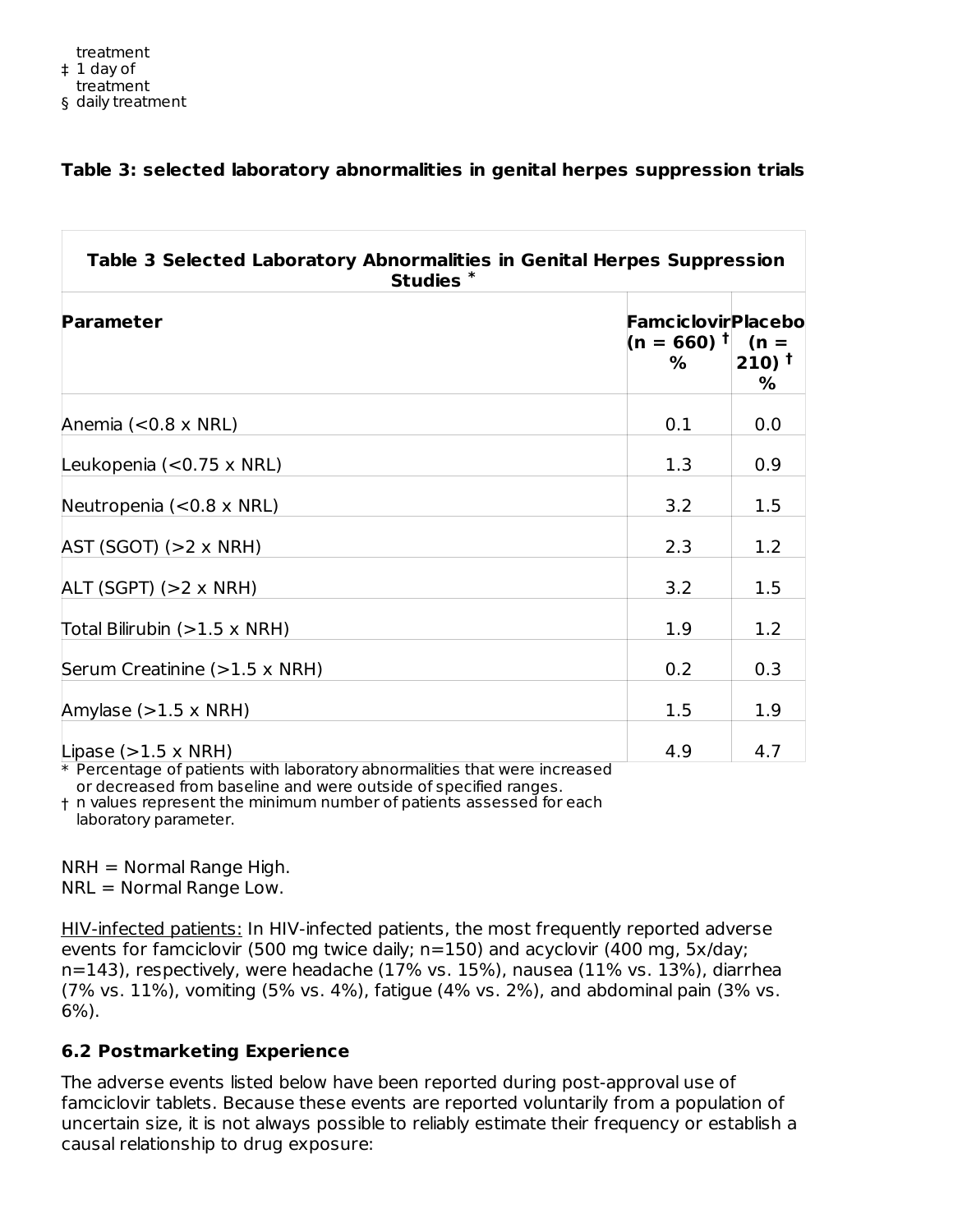Blood and lymphatic system disorders: Thrombocytopenia

Hepatobiliary disorders: Abnormal liver function tests, cholestatic jaundice

Immune system disorders: Anaphylactic shock, anaphylactic reaction

Nervous system disorders: Dizziness, somnolence, seizure

Psychiatric disorders: Confusion (including delirium, disorientation, and confusional state occurring predominantly in the elderly), hallucinations

Skin and subcutaneous tissue disorders: Urticaria, erythema multiforme, Stevens-Johnson syndrome, toxic epidermal necrolysis, angioedema (e.g., face, eyelid, periorbital, and pharyngeal edema), hypersensitivity vasculitis

Cardiac disorders: Palpitations

## **7 DRUG INTERACTIONS**

#### **7.1 Potential for famciclovir to Affect Other Drugs**

The steady-state pharmacokinetics of digoxin were not altered by concomitant administration of multiple doses of famciclovir (500 mg three times daily). No clinically significant effect on the pharmacokinetics of zidovudine, its metabolite zidovudine glucuronide, or emtricitabine was observed following a single oral dose of 500 mg famciclovir coadministered with zidovudine or emtricitabine.

An *in vitro* study using human liver microsomes suggests that famciclovir is not an inhibitor of CYP3A4 enzymes.

#### **7.2 Potential for Other Drugs to Affect Penciclovir**

No clinically significant alterations in penciclovir pharmacokinetics were observed following single-dose administration of 500 mg famciclovir after pretreatment with multiple doses of allopurinol, cimetidine, theophylline, zidovudine, promethazine, when given shortly after an antacid (magnesium and aluminum hydroxide), or concomitantly with emtricitabine. No clinically significant effect on penciclovir pharmacokinetics was observed following multiple-dose (three times daily) administration of famciclovir (500 mg) with multiple doses of digoxin.

Concurrent use with probenecid or other drugs significantly eliminated by active renal tubular secretion may result in increased plasma concentrations of penciclovir.

The conversion of 6-deoxy penciclovir to penciclovir is catalyzed by aldehyde oxidase. Interactions with other drugs metabolized by this enzyme and/or inhibiting this enzyme could potentially occur. Clinical interaction studies of famciclovir with cimetidine and promethazine, in vitro inhibitors of aldehyde oxidase, did not show relevant effects on the formation of penciclovir. Raloxifene, a potent aldehyde oxidase inhibitor in vitro, could decrease the formation of penciclovir. However, a clinical drug-drug interaction study to determine the magnitude of interaction between penciclovir and raloxifene has not been conducted.

## **8 USE IN SPECIFIC POPULATIONS**

#### **8.1 Pregnancy**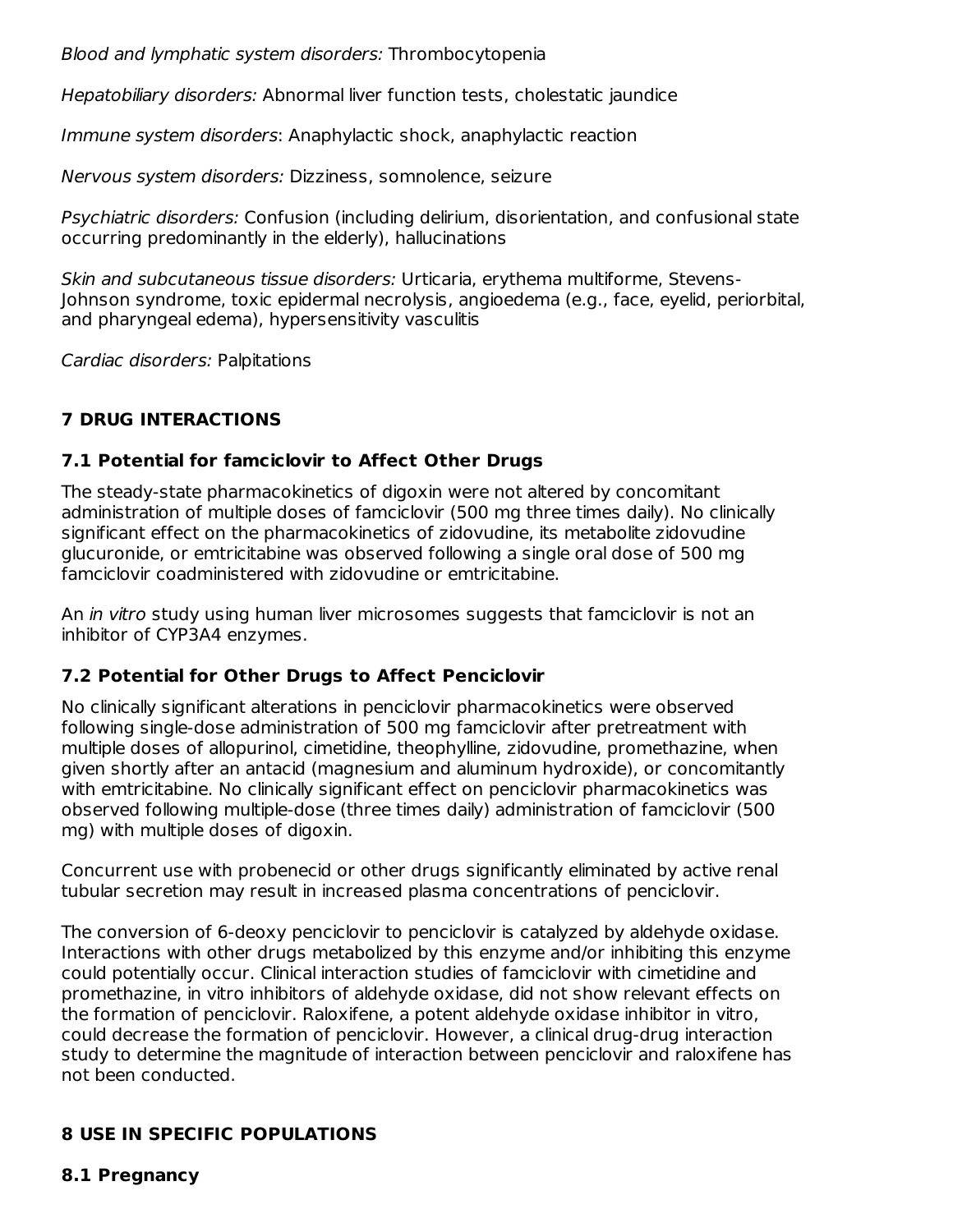#### Risk Summary

Available data from pharmacovigilance reports with famciclovir use in pregnant women have not identified a drug-associated risk of major birth defects, miscarriage or adverse maternal or fetal outcomes. There are risks to the fetus associated with untreated herpes simplex virus during pregnancy (see Clinical Considerations). After oral administration, famciclovir (prodrug) is converted to penciclovir (active drug). In animal reproduction studies with famciclovir, no evidence of adverse developmental outcomes was observed at systemic exposures of penciclovir (AUC) slightly higher than those at the maximum recommended human dose (MRHD) of famciclovir ( see Data).

The estimated background risk of major birth defects and miscarriage for the indicated population is unknown. All pregnancies have a background risk of birth defect, loss, or other adverse outcomes. In the U.S. general population, the estimated background risk of major birth defects and miscarriage in clinically recognized pregnancies is 2-4% and 15- 20%, respectively.

## Clinical Considerations

#### Disease-associated maternal and/or embryo-fetal risk

The risk of neonatal herpes infection varies from 30% to 50% for genital herpes simplex virus (HSV) infections that occur in late pregnancy (third trimester), whereas in early pregnancy, infection carries a risk of about 1%. A primary herpes outbreak during the first trimester of pregnancy has been associated with neonatal chorioretinitis, microcephaly and, in rare cases, skin lesions. In very rare cases, transplacental transmission can occur resulting in congenital infection, including microcephaly, hepatosplenomegaly, intrauterine growth restriction and stillbirth. Co-infection with HSV increases the risk of perinatal HIV transmission in women who had a clinical diagnosis of genital herpes during pregnancy.

#### Data

#### Animal Data

Famciclovir was administered orally to pregnant rats and rabbits (up to 1000 mg/kg/day) on gestation Day(s) 6 to 15, and to rats on gestation Day 15 to lactation/post-partum Day 25. No adverse effects on embryo-fetal (rats and rabbits) or pre/post-natal (rats) development were observed up to the highest dose tested. During organogenesis, systemic exposures of penciclovir (active metabolite) were 3.4 times (rats) and 1.6 times (rabbits) the human systemic exposure of penciclovir based on AUC at the MRHD.

## **8.2 Lactation**

#### Risk Summary

There are no data on the presence of famciclovir (prodrug) or penciclovir (active drug) in human milk, the effects on the breastfed infant, or the effects on milk production. Animal data indicate that penciclovir is present in the milk of lactating rats (see Data). The developmental and health benefits of breastfeeding should be considered along with the mother's clinical need for famciclovir and any potential adverse effects on the breastfed infant from famciclovir or from the underlying maternal condition.

#### Data

Penciclovir was the primary drug-related component excreted into the milk of lactating rats following a single oral dose of 40 mg per kg on lactation Day 12, with milk concentrations of up to approximately 8 times that of maternal plasma concentrations observed 0.5 hours postdose.

## **8.3 Females and males of Reproductive Potential**

#### Infertility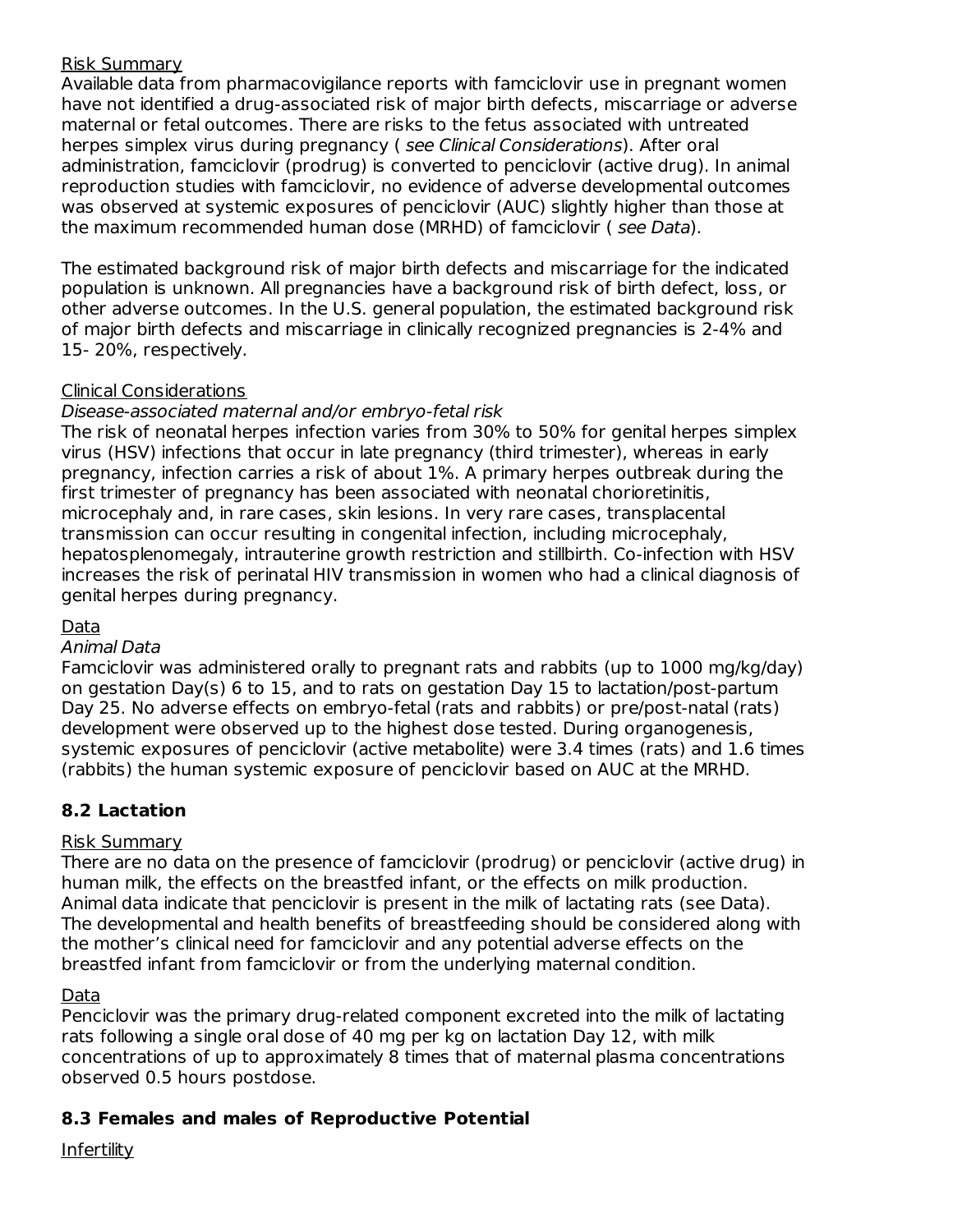Decreased fertility, due to testicular toxicity, was observed in male animals following repeated administration of famciclovir or penciclovir [ see Nonclinical Toxicology (13.1)].

In two placebo-controlled studies, 130 men with a history of recurrent genital herpes received either oral famciclovir (250 mg twice daily;  $n=66$ ) or placebo ( $n=64$ ) therapy for 18 weeks. The men were otherwise healthy and had a normal sperm profile prior to treatment. There was no evidence of significant effects on sperm count, motility or morphology during famciclovir treatment or during an 8-week follow-up.

#### **8.4 Pediatric Use**

The efficacy of famciclovir tablets has not been established in pediatric patients. The pharmacokinetic profile and safety of famciclovir (experimental granules mixed with OraSweet  $^\circledR$  or tablets) were studied in 2 open-label studies.

Study 1 was a single-dose pharmacokinetic and safety study in infants 1 month to less than 1 year of age who had an active herpes simplex virus (HSV) infection or who were at risk for HSV infection. Eighteen subjects were enrolled and received a single dose of famciclovir experimental granules mixed with OraSweet based on the patient's body weight (doses ranged from 25 mg to 175 mg). These doses were selected to provide penciclovir systemic exposures similar to the penciclovir systemic exposures observed in adults after administration of 500 mg famciclovir. The efficacy and safety of famciclovir have not been established as suppressive therapy in infants following neonatal HSV infections. In addition, the efficacy cannot be extrapolated from adults to infants because there is no similar disease in adults. Therefore, famciclovir is not recommended in infants.

Study 2 was an open-label, single-dose pharmacokinetic, multiple-dose safety study of famciclovir experimental granules mixed with OraSweet in children 1 to less than 12 years of age with clinically suspected HSV or varicella zoster virus (VZV) infection. Fiftyone subjects were enrolled in the pharmacokinetic part of the study and received a single body weight adjusted dose of famciclovir (doses ranged from 125 mg to 500 mg). These doses were selected to provide penciclovir systemic exposures similar to the penciclovir systemic exposures observed in adults after administration of 500 mg famciclovir. Based on the pharmacokinetic data observed with these doses in children, a new weight-based dosing algorithm was designed and used in the multiple-dose safety part of the study. Pharmacokinetic data were not obtained with the revised weightbased dosing algorithm.

A total of 100 patients were enrolled in the multiple-dose safety part of the study; 47 subjects with active or latent HSV infection and 53 subjects with chickenpox. Patients with active or latent HSV infection received famciclovir twice a day for 7 days. The daily dose of famciclovir ranged from 150 mg to 500 mg twice daily depending on the patient's body weight. Patients with chickenpox received famciclovir three times daily for 7 days. The daily dose of famciclovir ranged from 150 mg to 500 mg three times daily depending on the patient's body weight. The clinical adverse events and laboratory test abnormalities observed in this study were similar to these seen in adults. The available data are insufficient to support the use of famciclovir for the treatment of children 1 to less than 12 years of age with chickenpox or infections due to HSV for the following reasons:

Chickenpox: The efficacy of famciclovir for the treatment of chickenpox has not been established in either pediatric or adult patients. Famciclovir is approved for the treatment of herpes zoster in adult patients. However, extrapolation of efficacy data from adults with herpes zoster to children with chickenpox would not be appropriate. Although chickenpox and herpes zoster are caused by the same virus, the diseases are different.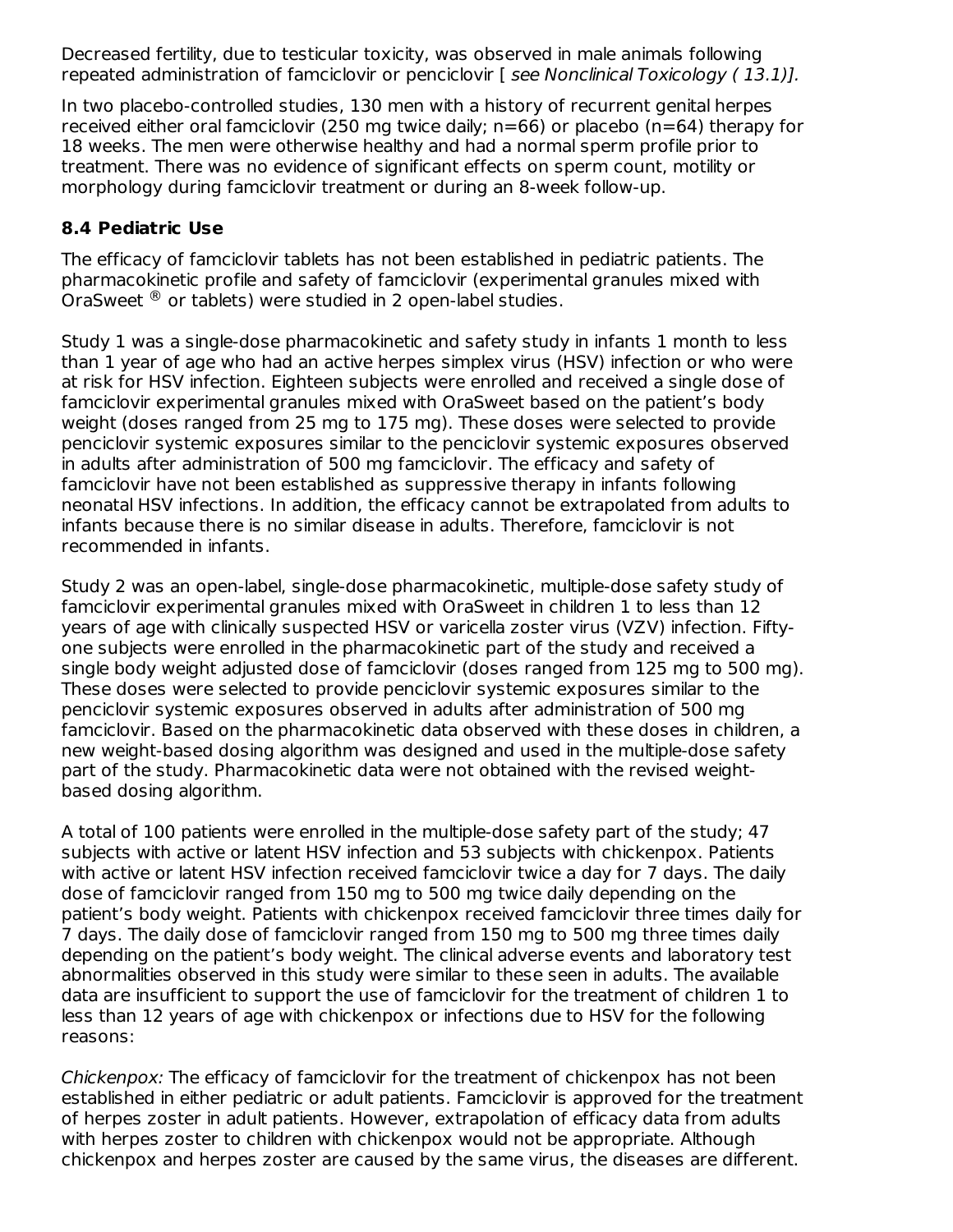Genital herpes: Clinical information on genital herpes in children is limited. Therefore, efficacy data from adults cannot be extrapolated to this population. Further, famciclovir has not been studied in children 1 to less than 12 years of age with recurrent genital herpes. None of the children in Study 2 had genital herpes.

Herpes labialis: There are no pharmacokinetic and safety data in children 1 to <12 years of age to support a famciclovir dose that provides penciclovir systemic exposures comparable to the penciclovir systemic exposures in adults after a single dose administration of 1500 mg. Moreover, no efficacy data have been obtained in children 1 to less than 12 years of age with recurrent herpes labialis.

Study 3 was an open-label, single-arm study to evaluate the pharmacokinetics, safety, and antiviral activity of a single 1500 mg dose (three 500 mg tablets) of famciclovir in children 12 to less than 18 years of age with recurrent herpes labialis. A total of 53 subjects were enrolled in the study; 10 subjects in the pharmacokinetic part of the study and 43 subjects in the non-pharmacokinetic part of the study. All enrolled subjects weighed greater than or equal to 40 kg. The 43 subjects enrolled in the nonpharmacokinetic part of the study had active recurrent herpes labialis and received a single 1500 mg dose of famciclovir within 24 hours after the onset of symptoms (median time to treatment initiation was 21 hours). The safety profile of famciclovir observed in this study was similar to that seen in adults. The median time to healing of patients with non-aborted lesions was 5.9 days.

In a phase 3 trial in adults in which patients received a single 1500 mg dose of famciclovir or placebo, the median time to healing among patients with non-aborted lesions was 4.4 days in the famciclovir 1500 mg single-dose group and 6.2 days in the placebo group. Of note, in the adult study treatment was initiated by patients within 1 hour after the onset of symptoms [ see Clinical Studies (14.1) ]. Based on the efficacy results in Study 3, famciclovir is not recommended in children 12 to less than 18 years of age with recurrent herpes labialis.

## **8.5 Geriatric Use**

Of 816 patients with herpes zoster in clinical studies who were treated with famciclovir, 248 (30.4%) were greater than or equal to 65 years of age and 103 (13%) were greater than or equal to 75 years of age. No overall differences were observed in the incidence or types of adverse events between younger and older patients. Of 610 patients with recurrent herpes simplex (type 1 or type 2) in clinical studies who were treated with famciclovir, 26 (4.3%) were greater than 65 years of age and 7 (1.1%) were greater than 75 years of age. Clinical studies of famciclovir in patients with recurrent genital herpes did not include sufficient numbers of subjects aged 65 years and over to determine whether they respond differently compared to younger subjects.

No famciclovir dosage adjustment based on age is recommended unless renal function is impaired [see Dosage and Administration ( 2.3), Clinical Pharmacology ( 12.3)]. In general, appropriate caution should be exercised in the administration and monitoring of famciclovir in elderly patients reflecting the greater frequency of decreased renal function and concomitant use of other drugs.

#### **8.6 Patients with Renal Impairment**

Apparent plasma clearance, renal clearance, and the plasma-elimination rate constant of penciclovir decreased linearly with reductions in renal function. After the administration of a single 500 mg famciclovir oral dose (n=27) to healthy volunteers and to volunteers with varying degrees of renal impairment (CL  $_{CR}$  ranged from 6.4 to 138.8 mL/min), the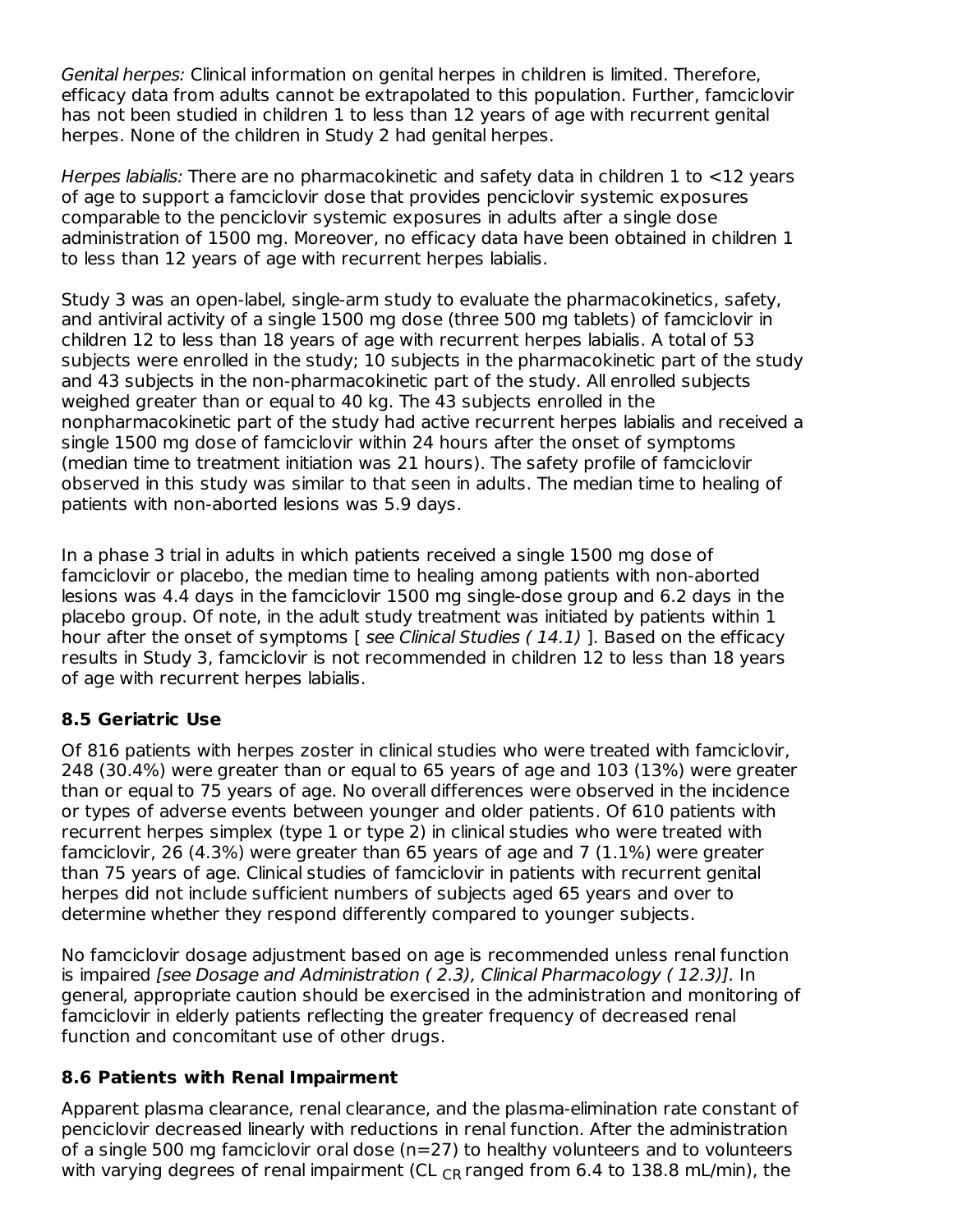following results were obtained (Table 4):

| Parameter   CL $_{CR} \ge 60$  <br>$(mean \pm S.D.)(mL/min)$ | $(n=15)$        | CL $_{CR}$ 40-59<br>(mL/min)<br>$(n=5)$ | CL $_{CR}$ 20-39<br>(mL/min)<br>$(n=4)$ | CL <sub>CR</sub> $<$ 20<br>(mL/min)<br>$(n=3)$ |
|--------------------------------------------------------------|-----------------|-----------------------------------------|-----------------------------------------|------------------------------------------------|
|                                                              |                 |                                         |                                         |                                                |
| $CL_{CR}$ (mL/min)                                           |                 |                                         |                                         |                                                |
|                                                              | $88.1 \pm 20.6$ | $49.3 \pm 5.9$                          | $26.5 \pm 5.3$                          | $12.7 \pm 5.9$                                 |
| $CL_R(L/hr)$                                                 |                 |                                         |                                         |                                                |
|                                                              | $30.1 \pm 10.6$ | $13.0 \pm 1.3$                          | $4.2 \pm 0.9$                           | $1.6 \pm 1.0$                                  |
| CL/F (L/hr)                                                  |                 |                                         |                                         |                                                |
|                                                              | $66.9 \pm 27.5$ | $27.3 \pm 2.8$                          | $12.8 \pm 1.3$                          | $5.8 \pm 2.8$                                  |
| Half-life (hr)                                               |                 |                                         |                                         |                                                |
|                                                              | $2.3 \pm 0.5$   | $3.4 \pm 0.7$                           | $6.2 \pm 1.6$                           | $13.4 \pm 10.2$                                |

**Table 4: Pharmacokinetic Parameters of Penciclovir in Subjects with Different Degrees of Renal Impairment**

In a multiple-dose study of famciclovir conducted in subjects with varying degrees of renal impairment (n=18), the pharmacokinetics of penciclovir were comparable to those after single doses.

A dosage adjustment is recommended for patients with renal impairment [see Dosage] and Administration ( 2.3)].

# **8.7 Patients with Renal Impairment**

Mild or moderate hepatic impairment (chronic hepatitis [n=6], chronic ethanol abuse  $[n=8]$ , or primary biliary cirrhosis  $[n=1]$ ) had no effect on the extent of availability (AUC) of penciclovir following a single dose of 500 mg famciclovir. However, there was a 44% decrease in penciclovir mean maximum plasma concentration (C <sub>max</sub>) and the time to maximum plasma concentration (t <sub>max</sub>) was increased by 0.75 hours in patients with hepatic impairment compared to normal volunteers. No dosage adjustment is recommended for patients with mild or moderate hepatic impairment. The pharmacokinetics of penciclovir has not been evaluated in patients with severe hepatic impairment. Conversion of famciclovir to the active metabolite penciclovir may be impaired in these patients resulting in a lower penciclovir plasma concentrations, and thus possibly a decrease of efficacy of famciclovir  $[$  see Clinical Pharmacology  $(12)$ ].

# **8.8 Black and African American Patients**

In a randomized, double-blind, placebo-controlled trial conducted in 304 immunocompetent black and African American adults with recurrent genital herpes there was no difference in median time to healing between patients receiving famciclovir or placebo. In general, the adverse reaction profile was similar to that observed in other famciclovir clinical trials for adult patients [see Adverse Reactions (6.1)]. The relevance of these study results to other indications in black and African American patients is unknown [see Clinical Studies (14.2)].

# **10 OVERDOSAGE**

Appropriate symptomatic and supportive therapy should be given. Penciclovir is removed by hemodialysis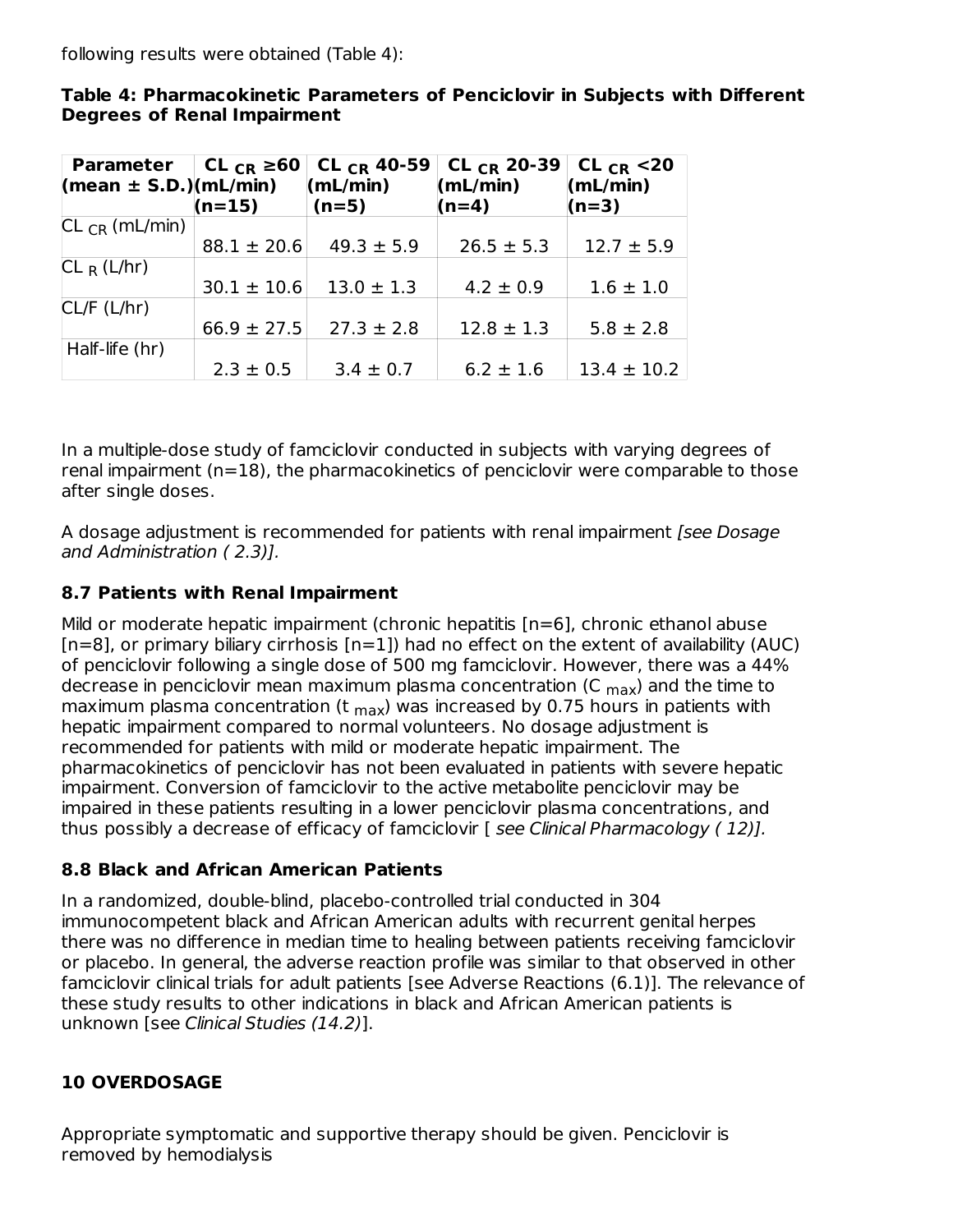## **11 DESCRIPTION**

The active ingredient in famciclovir tablets, USP is famciclovir, USP an orally administered prodrug of the antiviral agent penciclovir. Chemically, famciclovir is known as 2-[2-(2 amino-9 H-purin-9-yl)ethyl]-1,3-propanediol diacetate. Its molecular formula is C  $_{\rm 14}$ H  $_{\rm 19}$ N  $\,$  $_5$ O  $_4$ ; its molecular weight is 321.3. It is a synthetic acyclic guanine derivative and has the following structure:



Famciclovir, USP is a white to pale yellow solid. It is freely soluble in acetone and methanol, and sparingly soluble in ethanol and isopropanol. At 25°C famciclovir, USP is freely soluble (greater than 25% w/v) in water initially, but rapidly precipitates as the sparingly soluble (2% to 3% w/v) monohydrate. Famciclovir, USP is not hygroscopic below 85% relative humidity. Partition coefficients are: octanol/water (pH 4.8)  $P=1.09$ and octanol/phosphate buffer (pH  $7.4$ ) P=2.08.

Famciclovir tablets contain 125 mg, 250 mg, or 500 mg of famciclovir, USP together with the following inactive ingredients: hydroxypropyl cellulose, hypromellose, anhydrous lactose, magnesium stearate, polyethylene glycols, sodium starch glycolate and titanium dioxide.

Meets USP Dissolution Test 2.

#### **12 CLINICAL PHARMACOLOGY**

#### **12.1 Mechanism of Action**

Famciclovir is an orally administered prodrug of the anti-alpha herpes viral agent penciclovir [ see Microbiology ( 12.4)].

#### **12.3 Pharmacokinetics**

Famciclovir is the diacetyl 6-deoxy analog of the active antiviral compound penciclovir. Following oral administration famciclovir undergoes rapid and extensive metabolism to penciclovir and little or no famciclovir is detected in plasma or urine. Penciclovir is predominantly eliminated unchanged by the kidney. Therefore, the dose of famciclovir needs to be adjusted in patients with different degrees of renal impairment [see Dosage and Administration ( 2.3)].

#### Pharmacokinetics in adults: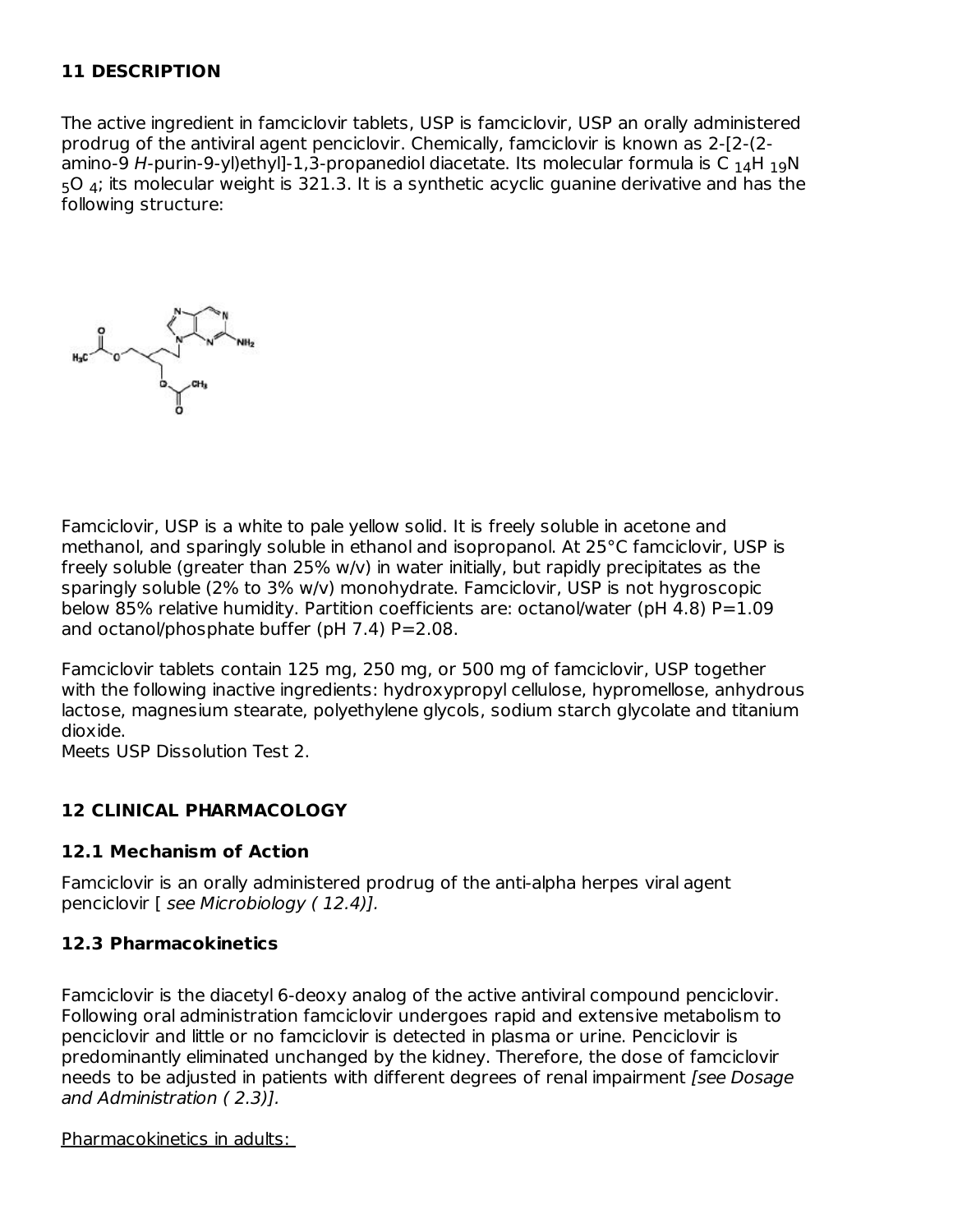Absorption and Bioavailability: The absolute bioavailability of penciclovir is 77  $\pm$  8% as determined following the administration of a 500 mg famciclovir oral dose and a 400 mg penciclovir intravenous dose to 12 healthy male subjects.

Penciclovir concentrations increased in proportion to dose over a famciclovir dose range of 125 mg to 1000 mg administered as a single dose. Table 5 shows the mean pharmacokinetic parameters of penciclovir after single administration of famciclovir to healthy male volunteers.

#### **Table 5: Mean Pharmacokinetic Parameters of Penciclovir in Healthy Adult Subjects \***

| Dose             | AUC $(0\text{-}inf)$     | $\sim$ max                                            | max |
|------------------|--------------------------|-------------------------------------------------------|-----|
|                  | (mcg hr/mL) $^{\dagger}$ | $\frac{1}{2}$ (mcg/mL) <sup>‡</sup> (h) $\frac{5}{2}$ |     |
| $125 \text{ mg}$ | 2.24                     | 0.8                                                   | 0.9 |
| 250 mg           | 4.48                     | $1.6\,$                                               | 0.9 |
| 500 mg           | 8.95                     | 3.3                                                   | 0.9 |
| 1000 mg          | 17.9                     | 6.6                                                   | 0.9 |

\* Based on pharmacokinetic data from 17 studies

† AUC (0-inf) (mcg hr/mL)=area under the plasma concentration-time profile extrapolated to infinity.

‡ Cmax (mcg/mL)=maximum observed plasma concentration.

§ Tmax (h)= time to Cmax.

Following oral single-dose administration of 500 mg famciclovir to 7 patients with herpes zoster, the AUC (mean ± SD), C <sub>max</sub>, and t <sub>max</sub> were 12.1±1.7 mcg hr/mL, 4.0±0.7 mcg/mL, and 0.7±0.2 hours, respectively. The AUC of penciclovir was approximately 35% greater in patients with herpes zoster as compared to healthy volunteers. Some of this difference may be due to differences in renal function between the 2 groups.

There is no accumulation of penciclovir after the administration of 500 mg famciclovir three times daily for 7 days.

Penciclovir C <sub>max</sub> decreased approximately 50% and t <sub>max</sub> was delayed by 1.5 hours when a capsule formulation of famciclovir was administered with food (nutritional content was approximately 910 Kcal and 26% fat). There was no effect on the extent of availability (AUC) of penciclovir. There was an 18% decrease in C <sub>max</sub> and a delay in t <sub>max</sub> of about 1 hour when famciclovir was given 2 hours after a meal as compared to its administration 2 hours before a meal. Because there was no effect on the extent of systemic availability of penciclovir, famciclovir can be taken without regard to meals.

Distribution: The volume of distribution (Vdβ) was 1.08±0.17 L/kg in 12 healthy male subjects following a single intravenous dose of penciclovir at 400 mg administered as a 1-hour intravenous infusion. Penciclovir is less than 20% bound to plasma proteins over the concentration range of 0.1 to 20 mcg/mL. The blood/plasma ratio of penciclovir is approximately 1.

Metabolism: Following oral administration, famciclovir is deacetylated and oxidized to form penciclovir. Metabolites that are inactive include 6-deoxy penciclovir, monoacetylated penciclovir, and 6-deoxy monoacetylated penciclovir (5%, less than 0.5% and less than 0.5% of the dose in the urine, respectively). Little or no famciclovir is detected in plasma or urine. An in vitro study using human liver microsomes demonstrated that cytochrome P450 does not play an important role in famciclovir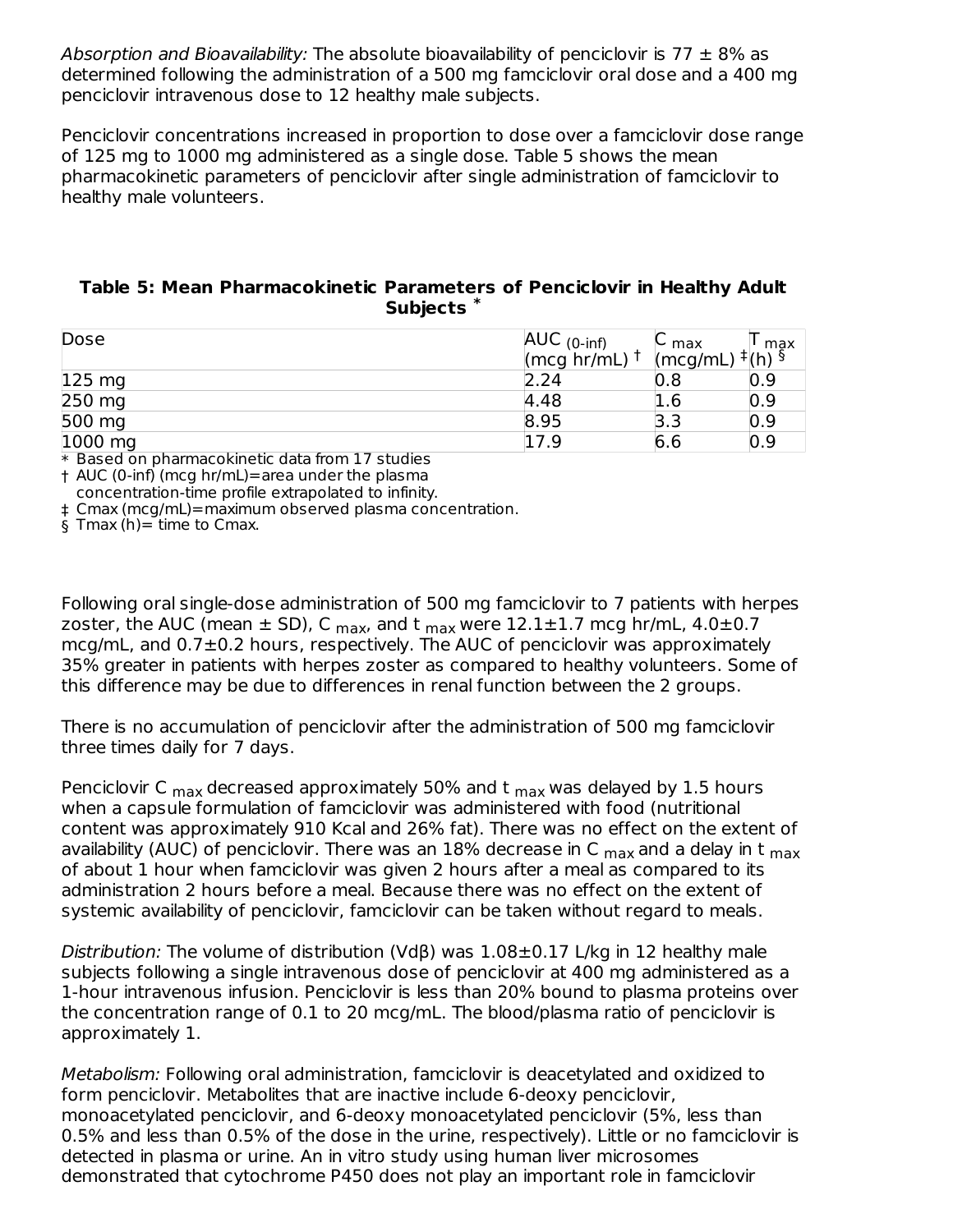metabolism. The conversion of 6-deoxy penciclovir to penciclovir is catalyzed by aldehyde oxidase. Cimetidine and promethazine, *in vitro* inhibitors of aldehyde oxidase, did not show relevant effects on the formation of penciclovir in vivo [see Drug] Interactions (7.2)].

Elimination: Approximately 94% of administered radioactivity was recovered in urine over 24 hours (83% of the dose was excreted in the first 6 hours) after the administration of 5 mg/kg radiolabeled penciclovir as a 1-hour infusion to 3 healthy male volunteers. Penciclovir accounted for 91% of the radioactivity excreted in the urine.

Following the oral administration of a single 500 mg dose of radiolabeled famciclovir to 3 healthy male volunteers, 73% and 27% of administered radioactivity were recovered in urine and feces over 72 hours, respectively. Penciclovir accounted for 82% and 6-deoxy penciclovir accounted for 7% of the radioactivity excreted in the urine. Approximately 60% of the administered radiolabeled dose was collected in urine in the first 6 hours.

After intravenous administration of penciclovir in 48 healthy male volunteers, mean  $\pm$  SD total plasma clearance of penciclovir was 36.6±6.3 L/hr (0.48±0.09 L/hr/kg). Penciclovir renal clearance accounted for 74.5±8.8% of total plasma clearance.

Renal clearance of penciclovir following the oral administration of a single 500 mg dose of famciclovir to 109 healthy male volunteers was 27.7±7.6 L/hr. Active tubular secretion contributes to the renal elimination of penciclovir.

The plasma elimination half-life of penciclovir was  $2.0\pm0.3$  hours after intravenous administration of penciclovir to 48 healthy male volunteers and 2.3±0.4 hours after oral administration of 500 mg famciclovir to 124 healthy male volunteers. The half-life in 17 patients with herpes zoster was  $2.8\pm1.0$  hours and  $2.7\pm1.0$  hours after single and repeated doses, respectively.

#### Special populations:

Geriatric patients: Based on cross study comparison, penciclovir AUC was 40% higher and penciclovir renal clearance was 22% lower in elderly subjects (n=18, age 65 to 79 years) as compared with younger subjects. Some of this difference may be due to differences in renal function between the 2 groups. No famciclovir dosage adjustment based on age is recommended unless renal function is impaired [see Dosage and Administration ( 2.3), Use in Specific Populations ( 8.5).]

Patients with renal impairment: In subjects with varying degrees of renal impairment, apparent plasma clearance, renal clearance, and the plasma-elimination rate constant of penciclovir decreased linearly with reductions in renal function, after both single and repeated dosing [see Use in Specific Populations ( 8.6)]. A dosage adjustment is recommended for patients with renal impairment [see Dosage and Administration (2.3)].

Patients with hepatic impairment: Mild or moderate hepatic impairment had no effect on the extent of availability (AUC) of penciclovir [see Use in Specific Populations (8.7)]. No dosage adjustment is recommended for patients with mild or moderate hepatic impairment. The effect of severe hepatic impairment on the pharmacokinetics of penciclovir has not been evaluated.

HIV-infected patients: Following oral administration of a single dose of 500 mg famciclovir to HIV-positive patients, the pharmacokinetic parameters of penciclovir were comparable to those observed in healthy subjects.

Gender: The pharmacokinetics of penciclovir were evaluated in 18 healthy male and 18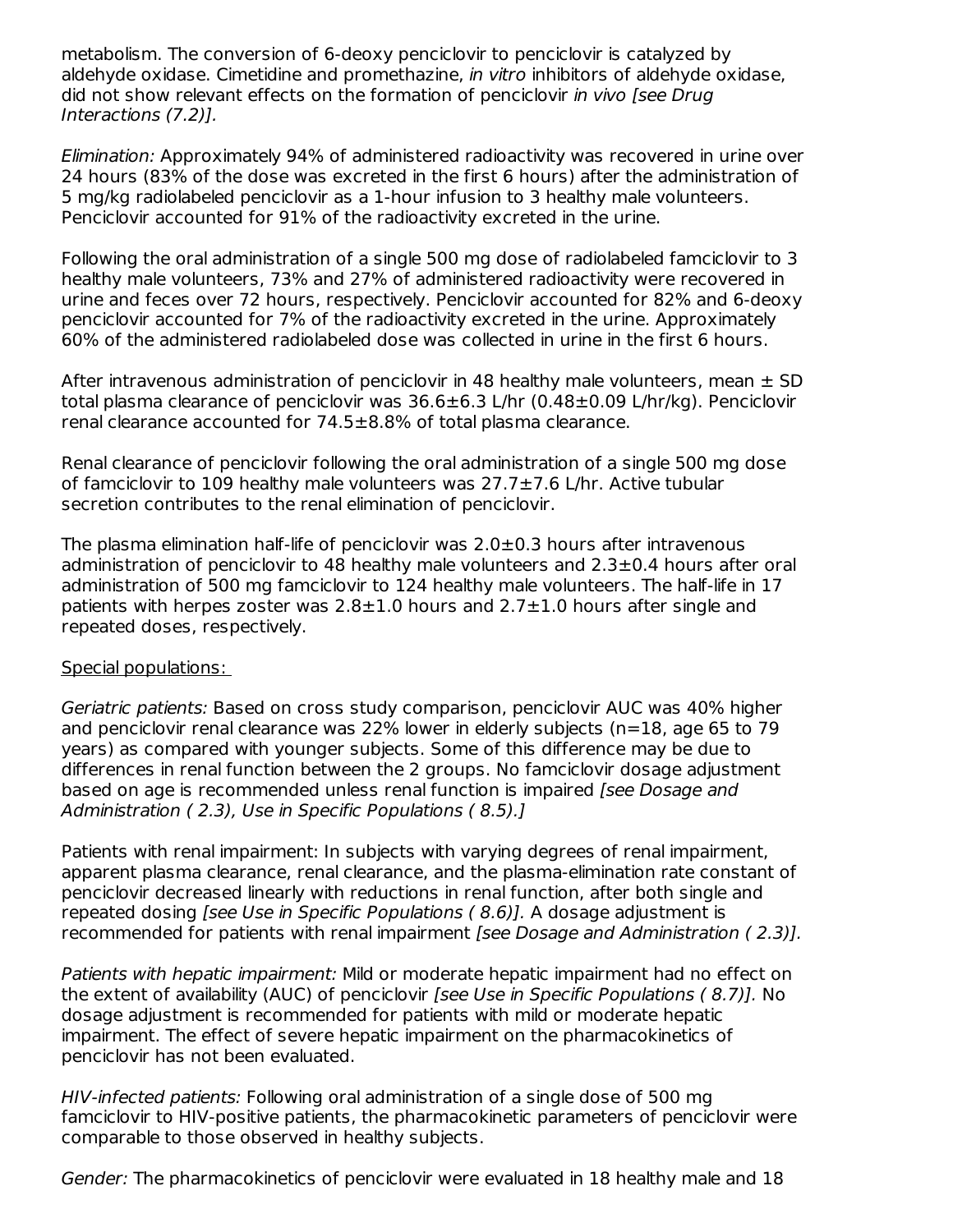healthy female volunteers after single-dose oral administration of 500 mg famciclovir. AUC of penciclovir was  $9.3 \pm 1.9$  mcg hr/mL and  $11.1 \pm 2.1$  mcg hr/mL in males and females, respectively. Penciclovir renal clearance was 28.5±8.9 L/hr and 21.8±4.3 L/hr, respectively.

These differences were attributed to differences in renal function between the 2 groups. No famciclovir dosage adjustment based on gender is recommended.

Race: A retrospective evaluation was performed to compare the pharmacokinetic parameters obtained in black and Caucasian subjects after single and repeat once-daily, twice-daily, or three times-daily administration of famciclovir 500 mg. Data from a study in healthy volunteers (single dose), a study in subjects with varying degrees of renal impairment (single and repeat dose) and a study in subjects with hepatic impairment (single dose) did not indicate any significant differences in the pharmacokinetics of penciclovir between black and Caucasian subjects.

## **12.4 Microbiology**

Mechanism of action: Famciclovir is a prodrug of penciclovir, which has demonstrated inhibitory activity against herpes simplex virus types 1 (HSV-1) and 2 (HSV-2) and varicella zoster virus (VZV). In cells infected with HSV-1, HSV-2 or VZV, the viral thymidine kinase phosphorylates penciclovir to a monophosphate form that, in turn, is converted by cellular kinases to the active form penciclovir triphosphate. Biochemical studies demonstrate that penciclovir triphosphate inhibits HSV-2 DNA polymerase competitively with deoxyguanosine triphosphate. Consequently,  $\alpha$ -herpes viral DNA synthesis and, therefore, replication are selectively inhibited. Penciclovir triphosphate has an intracellular half-life of 10 hours in HSV-1-, 20 hours in HSV-2-and 7 hours in VZVinfected cells grown in culture. However, the clinical significance of the intracellular halflife is unknown.

Antiviral activity: In cell culture studies, penciclovir has antiviral activity against the following herpes viruses: HSV-1, HSV-2 and VZV. The antiviral activity of penciclovir against wild type strains grown on human foreskin fibroblasts was assessed with a plaque reduction assay and staining with crystal violet 3 days post-infection for HSV and 10 days post-infection for VZV. The median EC  $_{50}$  values of penciclovir against laboratory and clinical isolates of HSV-1, HSV-2, and VZV were 2 μM (range 1.2 to 2.4 μM, n = 7), 2.6 μM (range 1.6 to 11 μM, n = 6), and 34 μM (range 6.7 to 71 μM, n = 6), respectively.

## Resistance:

#### In Cell Culture

Penciclovir-resistant HSV-1 and HSV-2 strains were isolated in cell culture. Penciclovirresistant mutants of HSV and VZV resulted from mutations in the viral thymidine kinase (TK) and DNA polymerase (POL) genes. Frameshifts were commonly isolated and result in premature truncation of the HSV TK product with decreased enzymatic activity and consequent decreased susceptibility to penciclovir. Mutations in the viral TK gene may lead to complete loss of TK activity (TK negative), reduced levels of TK activity (TK partial), or alteration in the ability of viral TK to phosphorylate the drug without an equivalent loss in the ability to phosphorylate thymidine (TK altered). In cell culture, the following resistance-associated substitutions in TK of HSV-1 and HSV-2 were observed: HSV-1 TK G6C, F13L, H142Y, G200D, L205S, S254Stop, V267G, and T287M; HSV-2 TK G39E, F191L, E226K, and T288M. The median EC  $_{50}$  values observed in a plaque reduction assay with penciclovir resistant HSV-1, HSV-2, and VZV were 69 μM (range 14 to 115 μM, n=6), 46 μM (range 4 to > 395 μM, n=9), and 92 μM (range 51 to 148 μM, n=4), respectively.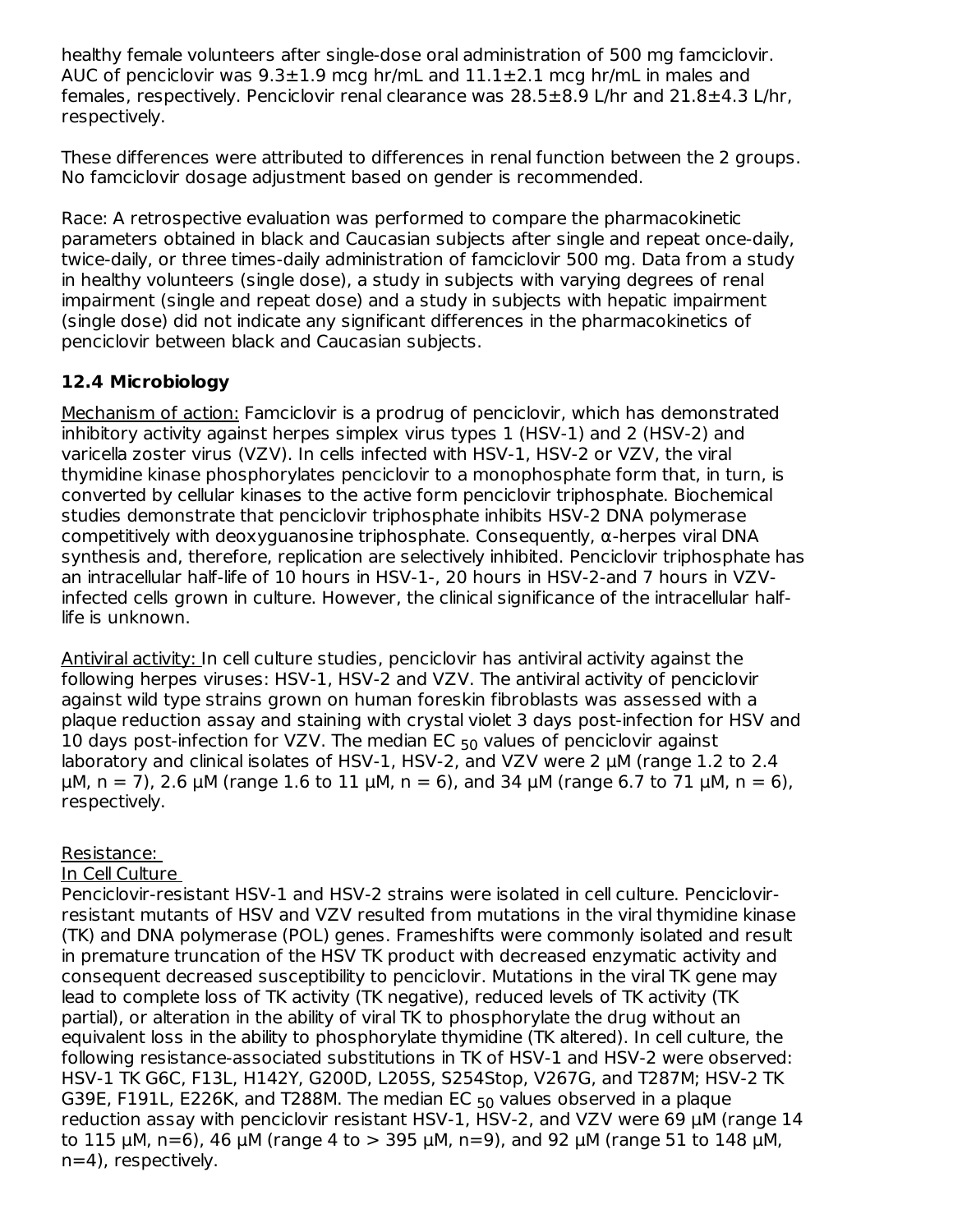Resistance and Cross-resistance in Clinical Isolates from HSV-Infected Patients Clinical HSV-1 and HSV-2 isolates obtained from patients who failed treatment with acyclovir for their α-herpesvirus infections were evaluated for genotypic changes in the TK and POL genes. These HSV isolates had frameshift mutations leading to loss of thymidine kinase or had substitutions in the viral thymidine kinase and viral DNA polymerase.

Phenotypic analysis of these clinical isolates confirmed resistance to penciclovir and acyclovir. These and other resistance-associated substitutions reported in the literature, or observed in clinical trials, are listed in Table 6. The list is not all inclusive and additional changes will likely be identified in HSV variants isolated from patients who fail penciclovir containing regimens. The possibility of viral resistance to penciclovir should be considered in patients who fail to respond or experience recurrent viral shedding during therapy.

#### **Table 6: Summary of Known HSV TK and POL Amino Acid Substitutions Conferring Resistance to Acyclovir and Cross-Resistance to Penciclovir**

| HSV-1 | TΚ         | G6C, R32H, R51W, Y53C/H, H58N, G59W, G61A, S74Stop, E83K, |
|-------|------------|-----------------------------------------------------------|
|       |            | P84L, T103P, Q104Stop, D116N, M121R, I143V, R163H, L170P, |
|       |            | Y172C, A174P, R176Q/W, Q185R, A189V, G200D, G206R, L208H, |
|       |            | R216C, R220H, R222C/H, FS 224, Y239S, T245M, Q250Stop,    |
|       |            | S254Stop, R256W, Q261Stop, R281Stop, T287M, L315S, M322K, |
|       |            | C336Y                                                     |
| HSV-2 | ΠK         | G39E, R51W, Y53N, R177W*, R221H, T288M*                   |
| HSV-1 | <b>POL</b> | A657T, D672N, V715G, A719V, S724N, E798K, V813M, N815S,   |
|       |            | Y818C, G841S, R842S, F891C, V958L                         |
| HSV-2 | POL        |                                                           |

\*These substitutions were also observed in penciclovir-treated patients. Note: Many additional pathways to penciclovir resistance likely exist.

Cross-resistance has been observed among HSV isolates carrying foscarnet resistanceassociated substitutions (Table 7).

Table 7: Summary of Known HSV-1 POL Amino Acid Substitutions Conferring Resistance to Foscarnet and Cross- Resistance to Penciclovir

HSV-1 POL D672N, S724N, E798K, V813M, Y818C, F891C, V958L

# **13 NONCLINICAL TOXICOLOGY**

## **13.1 Carcinogenesis & Mutagenesis & Impairment Of Fertility**

Carcinogenesis: Two-year dietary carcinogenicity studies with famciclovir were conducted in rats and mice. An increase in the incidence of mammary adenocarcinoma (a common tumor in animals of this strain) was seen in female rats receiving the high dose of 600 mg/kg/day (1.1 to 4.5x the human systemic exposure at the recommended total daily oral dose ranging between 500 mg and 2000 mg, based on area under the plasma concentration curve comparisons [24 hr AUC] for penciclovir). No increases in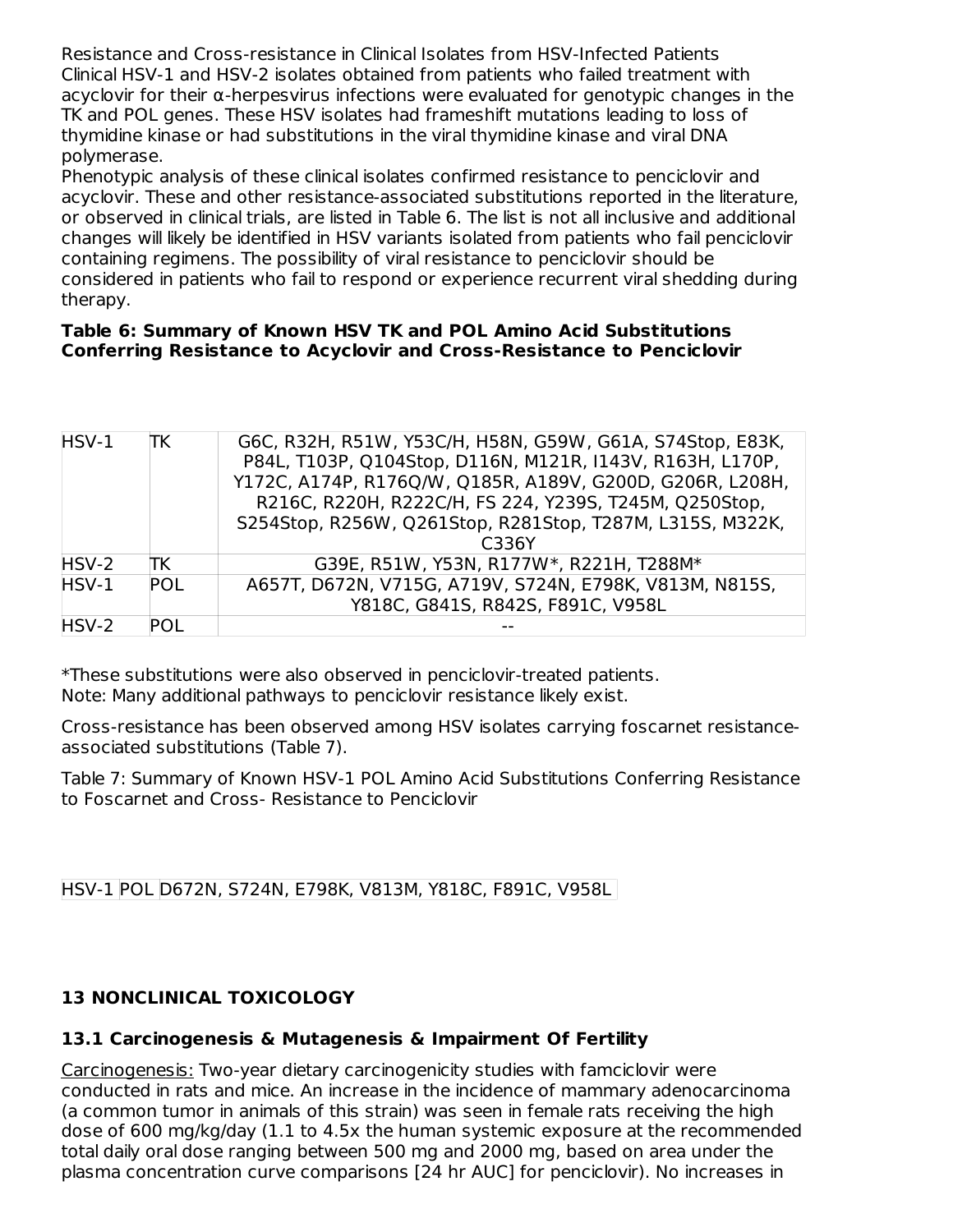tumor incidence were reported in male rats treated at doses up to 240 mg/kg/day (0.7 to 2.7x the human AUC), or in male and female mice at doses up to 600 mg/kg/day (0.3 to 1.2x the human AUC).

Mutagenesis: Famciclovir and penciclovir (the active metabolite of famciclovir) were tested for genotoxic potential in a battery of *in vitro* and *in vivo* assays. Famciclovir and penciclovir were negative in in vitro tests for gene mutations in bacteria ( S. typhimurium and E. coli) and unscheduled DNA synthesis in mammalian HeLa 83 cells (at doses up to 10,000 and 5,000 mcg/plate, respectively). Famciclovir was also negative in the L5178Y mouse lymphoma assay (5000 mcg/mL), the in vivo mouse micronucleus test (4800 mg/kg), and rat dominant lethal study (5000 mg/kg). Famciclovir induced increases in polyploidy in human lymphocytes in vitro in the absence of chromosomal damage (1200 mcg/mL). Penciclovir was positive in the L5178Y mouse lymphoma assay for gene mutation/chromosomal aberrations, with and without metabolic activation (1000 mcg/mL). In human lymphocytes, penciclovir caused chromosomal aberrations in the absence of metabolic activation (250 mcg/mL). Penciclovir caused an increased incidence of micronuclei in mouse bone marrow in vivo when administered intravenously at doses highly toxic to bone marrow (500 mg/kg), but not when administered orally.

Impairment of fertility: Testicular toxicity was observed in rats, mice, and dogs following repeated administration of famciclovir or penciclovir. Testicular changes included atrophy of the seminiferous tubules, reduction in sperm count, and/or increased incidence of sperm with abnormal morphology or reduced motility. The degree of toxicity to male reproduction was related to dose and duration of exposure. In male rats, decreased fertility was observed after 10 weeks of dosing at 500 mg/kg/day (1.4 to 5.7x the human AUC). The no observable effect level for sperm and testicular toxicity in rats following chronic administration (26 weeks) was 50 mg/kg/day (0.15 to 0.6x the human systemic exposure based on AUC comparisons). Testicular toxicity was observed following chronic administration to mice (104 weeks) and dogs (26 weeks) at doses of 600 mg/kg/day (0.3 to 1.2x the human AUC) and 150 mg/kg/day (1.3 to 5.1x the human AUC), respectively.

Famciclovir had no effect on general reproductive performance or fertility in female rats at doses up to 1000 mg/kg/day (2.7 to 10.8x the human AUC).

#### **14 CLINICAL STUDIES**

#### **14.1 Herpes Labialis (Cold Sores)**

A randomized, double-blind, placebo-controlled trial was conducted in 701 immunocompetent adults with recurrent herpes labialis. Patients self-initiated therapy within 1 hour of first onset of signs or symptoms of a recurrent herpes labialis episode with famciclovir 1500 mg as a single dose (n=227), famciclovir 750 mg twice daily  $(n=220)$  or placebo  $(n=254)$  for 1 day. The median time to healing among patients with non-aborted lesions (progressing beyond the papule stage) was 4.4 days in the famciclovir 1500 mg single-dose group (n=152) as compared to 6.2 days in the placebo group (n=168). The median difference in time to healing between the placebo and famciclovir 1500 mg treated groups was 1.3 days (95% CI: 0.6 – 2.0). No differences in proportion of patients with aborted lesions (not progressing beyond the papule stage) were observed between patients receiving famciclovir or placebo: 33% for famciclovir 1500 mg single dose and 34% for placebo. The median time to loss of pain and tenderness was 1.7 days in famciclovir 1500 mg single dose-treated patients vs. 2.9 days in placebo-treated patients.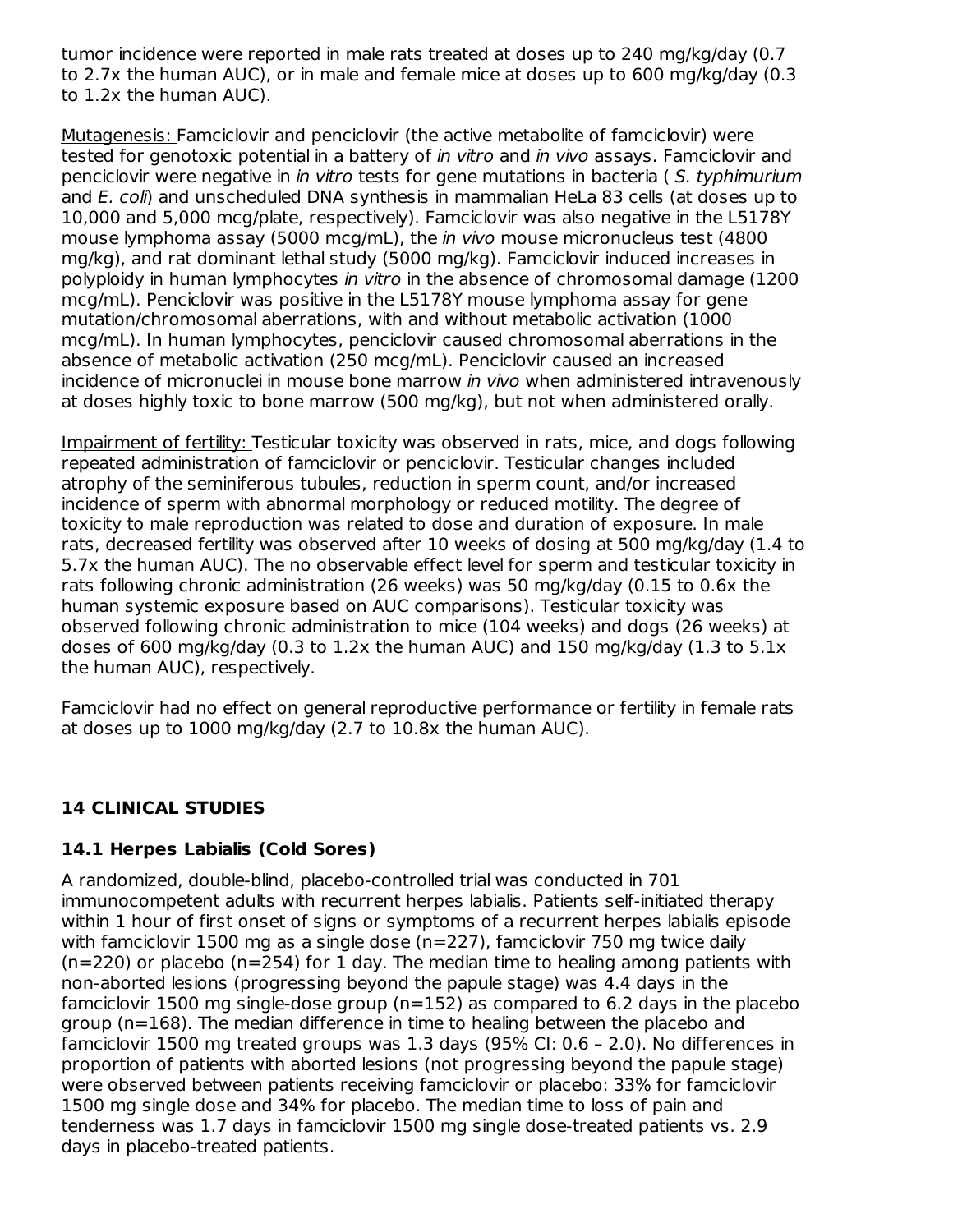## **14.2 Genital Herpes**

Recurrent episodes: A randomized, double-blind, placebo-controlled trial was conducted in 329 immunocompetent adults with recurrent genital herpes. Patients self-initiated therapy within 6 hours of the first sign or symptom of a recurrent genital herpes episode with either famciclovir 1000 mg twice daily (n=163) or placebo (n=166) for 1 day. The median time to healing among patients with non-aborted lesions (progressing beyond the papule stage) was 4.3 days in famciclovir-treated patients  $(n=125)$  as compared to 6.1 days in placebo-treated patients (n=145). The median difference in time to healing between the placebo and famciclovir-treated groups was 1.2 days (95% CI: 0.5 to 2.0). Twenty-three percent of famciclovir-treated patients had aborted lesions (no lesion development beyond erythema) vs. 13% in placebo-treated patients. The median time to loss of all symptoms (e.g., tingling, itching, burning, pain, or tenderness) was 3.3 days in famciclovir-treated patients vs. 5.4 days in placebo-treated patients.

A randomized (2:1), double-blind, placebo-controlled trial was conducted in 304 immunocompetent black and African American adults with recurrent genital herpes. Patients self-initiated therapy within 6 hours of the first sign or symptom of a recurrent genital herpes episode with either famciclovir 1000 mg twice daily (n=206) or placebo (n=98) for 1 day. The median time to healing among patients with non-aborted lesions was 5.4 days in famciclovir-treated patients ( $n=152$ ) as compared to 4.8 days in placebo-treated patients (n=78). The median difference in time to healing between the placebo and famciclovir-treated groups was -0.26 days (95% CI: -0.98 to 0.40).

Suppressive therapy: Two randomized, double-blind, placebo-controlled, 12-month trials were conducted in 934 immunocompetent adults with a history of 6 or more recurrences of genital herpes episodes per year. Comparisons included famciclovir 125 mg three times daily, 250 mg twice daily, 250 mg three times daily, and placebo. At 12 months, 60% to 65% of patients were still receiving famciclovir and 25% were receiving placebo treatment. Recurrence rates at 6 and 12 months in patients treated with the 250 mg twice daily dose are shown in Table 6.

#### **Table 8 : Recurrence Rates at 6 and 12 Months in Adults with Recurrent Genital Herpes on Suppressive Therapy**

|                          | <b>Recurrence Rates</b><br>at 6 Months                                                        |     | <b>Recurrence Rates</b><br>at 12 months |         |
|--------------------------|-----------------------------------------------------------------------------------------------|-----|-----------------------------------------|---------|
|                          | <b>Famciclovir 250 Placebo</b><br>mg twice daily $(n=233 250$ mg twice $(n=233)$<br>$(n=236)$ |     | famciclovir<br>daily<br>$(n=236)$       | Placebo |
| Recurrence-free          | 39%                                                                                           | 10% | 29%                                     | 6%      |
| Recurrences <sup>*</sup> | 47%                                                                                           | 74% | 53%                                     | 78%     |
| Lost to follow-up $†$    | 14%                                                                                           | 16% | 17%                                     | 16%     |

\* Based on patient reported data; not necessarily confirmed by a physician.

† Patients recurrence-free at time of

last contact prior to withdrawal.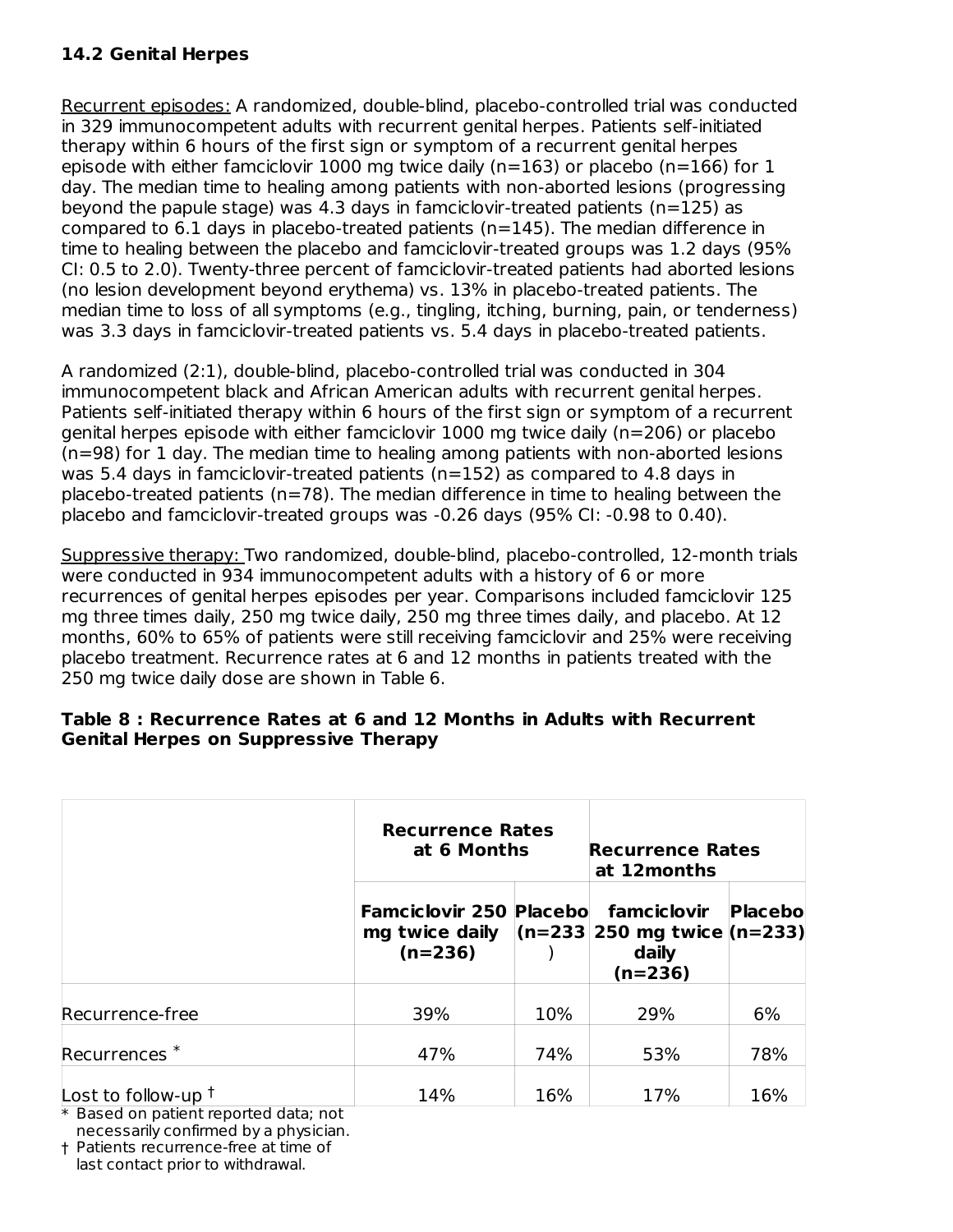Famciclovir-treated patients had approximately one-fifth the median number of recurrences as compared to placebo-treated patients. Higher doses of famciclovir were not associated with an increase in efficacy.

## **14.3 Recurrent Orolabial or Genital Herpes in HIV-Infected Patients**

A randomized, double-blind trial compared famciclovir 500 mg twice daily for 7 days  $(n=150)$  with oral acyclovir 400 mg 5 times daily for 7 days  $(n=143)$  in HIV-infected patients with recurrent orolabial or genital herpes treated within 48 hours of lesion onset. Approximately 40% of patients had a CD  $_4+$  count below 200 cells/mm <sup>3</sup>, 54% of patients had anogenital lesions and 35% had orolabial lesions. Famciclovir therapy was comparable to oral acyclovir in reducing new lesion formation and in time to complete healing.

## **14.4 Herpes Zoster (Shingles)**

Two randomized, double-blind trials, 1 placebo-controlled and 1 active-controlled, were conducted in 964 immunocompetent adults with uncomplicated herpes zoster. Treatment was initiated within 72 hours of first lesion appearance and was continued for 7 days.

In the placebo-controlled trial, 419 patients were treated with either famciclovir 500 mg three times daily (n=138), famciclovir 750 mg three times daily (n=135) or placebo (n=146). The median time to full crusting was 5 days among famciclovir 500 mg-treated patients as compared to 7 days in placebo-treated patients. The times to full crusting, loss of vesicles, loss of ulcers, and loss of crusts were shorter for famciclovir 500 mgtreated patients than for placebo-treated patients in the overall study population. The effects of famciclovir were greater when therapy was initiated within 48 hours of rash onset; it was also more profound in patients 50 years of age or older. Among the 65.2% of patients with at least 1 positive viral culture, famciclovir treated patients had a shorter median duration of viral shedding than placebo-treated patients (1 day and 2 days, respectively).

There were no overall differences in the duration of pain before rash healing between famciclovir-and placebo-treated groups. In addition, there was no difference in the incidence of pain after rash healing (postherpetic neuralgia) between the treatment groups. In the 186 patients (44.4% of total study population) who developed postherpetic neuralgia, the median duration of postherpetic neuralgia was shorter in patients treated with famciclovir 500 mg than in those treated with placebo (63 days and 119 days, respectively). No additional efficacy was demonstrated with higher dose of famciclovir.

In the active-controlled trial, 545 patients were treated with 1 of 3 doses of famciclovir three times daily or with acyclovir 800 mg five times daily. Times to full lesion crusting and times to loss of acute pain were comparable for all groups and there were no statistically significant differences in the time to loss of postherpetic neuralgia between famciclovir and acyclovir-treated groups.

## **16 HOW SUPPLIED/STORAGE AND HANDLING**

Famciclovir tablets, USP are supplied as film-coated tablets as follows: 125 mg in bottles of 30; 250 mg in bottles of 30; 500 mg in bottles of 30

• Famciclovir tablets, USP 125 mg: White to off white, round film-coated, biconvex,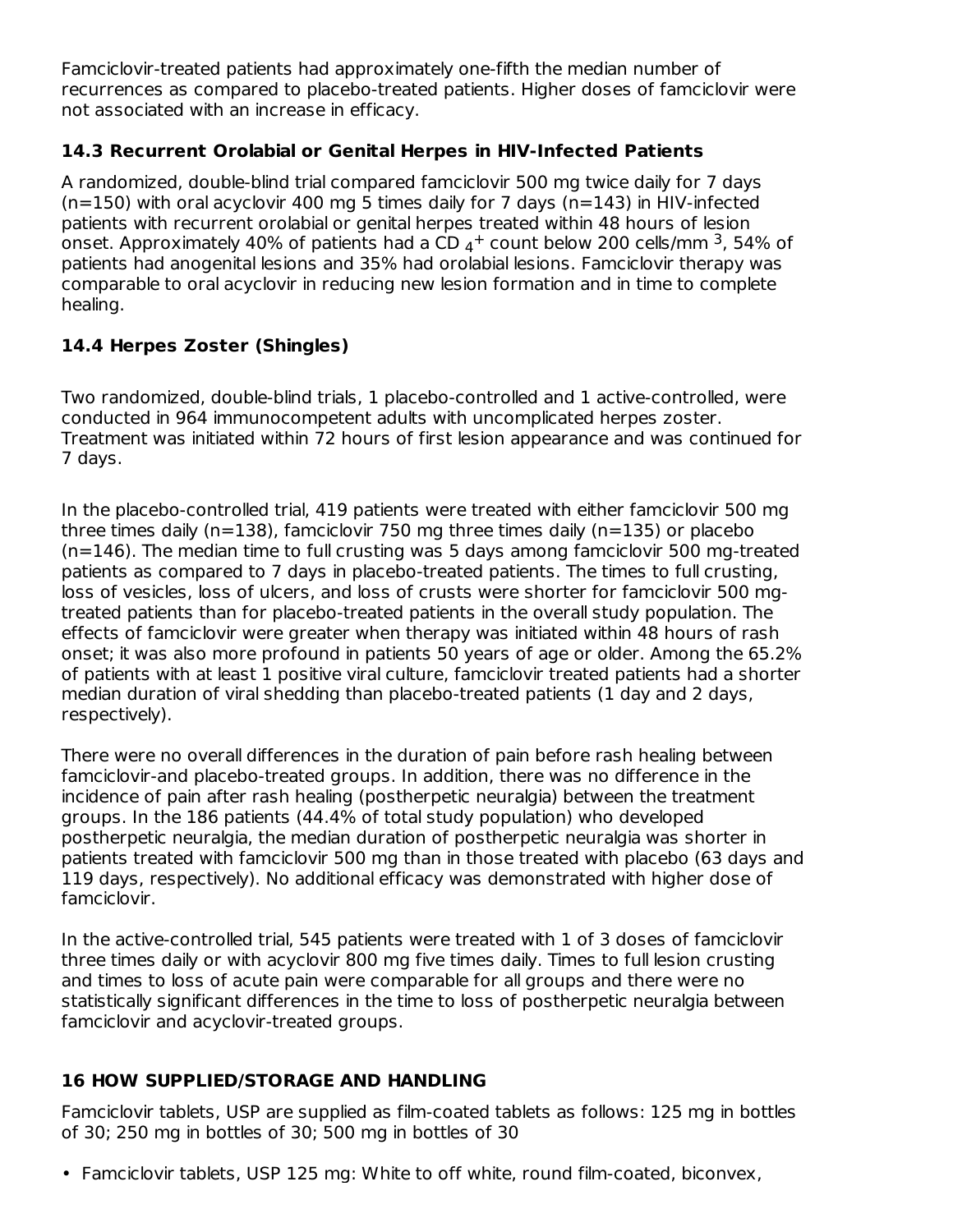engraved with "ML 67" on one side and plain on the other side. 125 mg 30's ......................................NDC 33342-024-07

• Famciclovir tablets, USP 250 mg: White to off white, round film-coated, biconvex, engraved with "ML 70" on one side and plain on the other side. 250 mg 30's ......................................NDC 33342-025-07

• Famciclovir tablets, USP 500 mg: White to off white, oval film-coated, biconvex, engraved with "ML 72" on one side and plain on the other side. 500 mg 30's .....................................NDC33342-026-07

Store at 20° - 25°C (68°-77°F); excursions permitted to 15°-30°C (59°-86°F) [see USP Controlled Room Temperature]. Preserve in tight containers. Store at controlled room temperature.

## **17 PATIENT COUNSELING INFORMATION**

Advise the patient to read the FDA-approved patient labeling (Patient information)

There is no evidence that famciclovir will affect the ability of a patient to drive or to use machines. However, patients who experience dizziness, somnolence, confusion or other central nervous system disturbances while taking famciclovir tablets should refrain from driving or operating machinery.

Because famciclovir tablets contains lactose (Famciclovir 125 mg, 250 mg and 500 mg tablets contain lactose 25.97 mg, 51.95 mg and 103.90 mg, respectively), patients with rare hereditary problems of galactose intolerance, a severe lactase deficiency or glucose-galactose malabsorption should be advised to discuss with their healthcare provider before taking famciclovir tablets.

#### **Herpes Labialis (Cold Sores)**

Patients should be advised to initiate treatment at the earliest sign or symptom of a recurrence of cold sores (e.g., tingling, itching, burning, pain, or lesion). Patients should be instructed that treatment for cold sores should not exceed 1 dose. Patients should be informed that famciclovir tablets are not a cure for cold sores.

#### **Genital Herpes**

Patients should be informed that famciclovir tablets are not a cure for genital herpes. There are no data evaluating whether famciclovir tablets will prevent transmission of infection to others. Because genital herpes is a sexually transmitted disease, patients should avoid contact with lesions or intercourse when lesions and/or symptoms are present to avoid infecting partners. Genital herpes is frequently transmitted in the absence of symptoms through asymptomatic viral shedding. Therefore, patients should be counseled to use safer sex practices.

If episodic therapy for recurrent genital herpes is indicated, patients should be advised to initiate therapy at the first sign or symptom of an episode.

There are no data on safety or effectiveness of chronic suppressive therapy of longer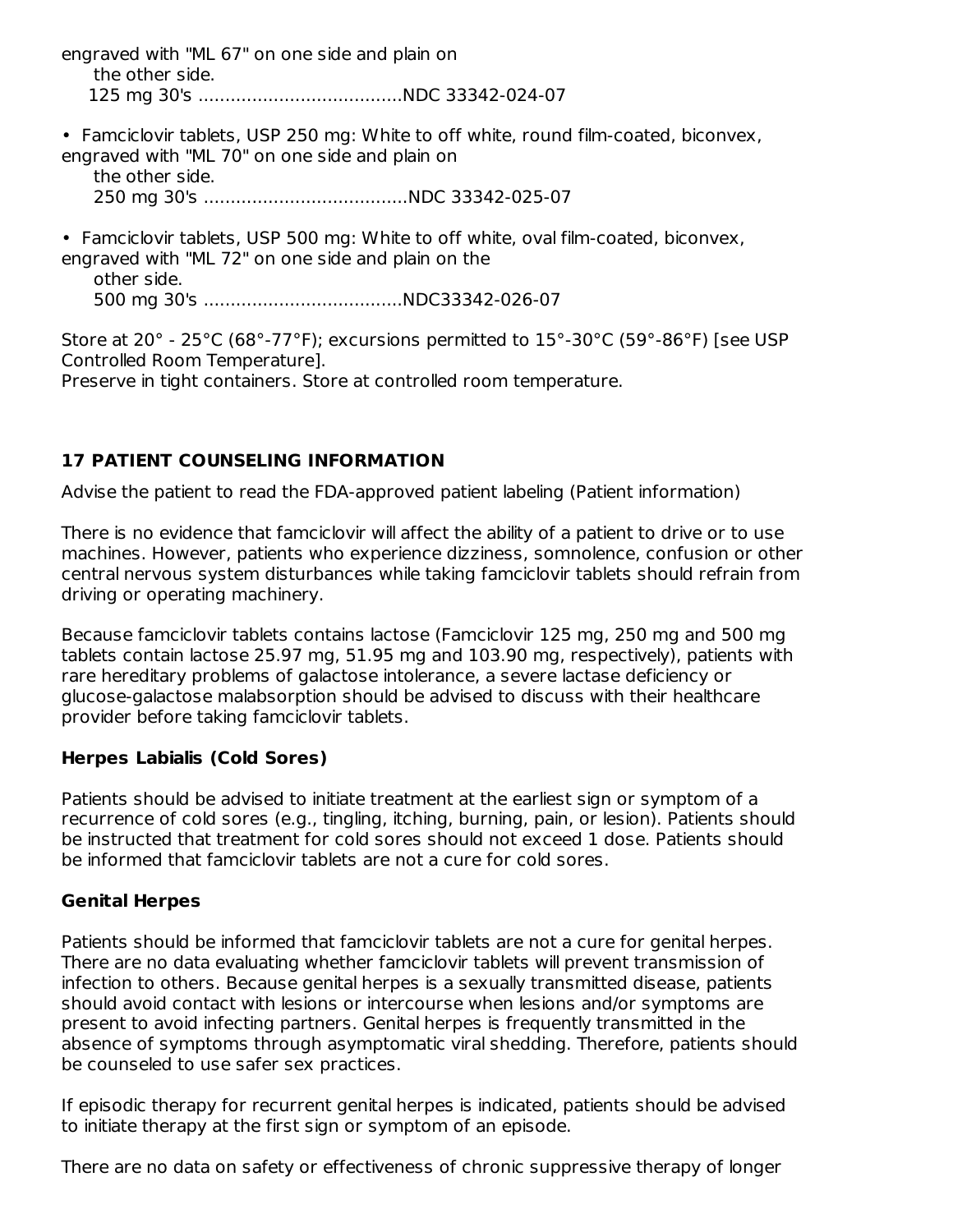than 1-year duration.

## **Herpes Zoster (Shingles)**

There are no data on treatment initiated more than 72 hours after onset of zoster rash. Patients should be advised to initiate treatment as soon as possible after a diagnosis of herpes zoster.

All brand names listed are the registered trademarks of their respective owners and are not trademarks of the Macleods Pharmaceutical Ltd.

Manufactured for Macleods Pharma USA,INC, Plainsboro, NJ 08536

Manufactured by: Macleods Pharmaceutical Limited Daman (U.T.), INDIA

Revised: July 2020

.

## **PATIENT INFORMATION**

#### **Famciclovir Tablets**

#### **(fam-SYE-kloe-vir)**

#### **What is famciclovir tablet?**

Famciclovir tablet is a prescription antiviral medicine used

- in adults with a normal immune system to:
- treat outbreaks of cold sores
- treat outbreaks of genital herpes
- decrease the number of outbreaks of genital herpes
- treat shingles (herpes zoster)
- in adults with human immunodeficiency virus (HIV) to treat outbreaks of herpes in or around the mouth, genitals or anal area

It is not known if famciclovir tablets are safe and effective for:

- the first outbreak of genital herpes
- $\bullet$  shingles in the eye(s)
- people with weakened immune systems, other than for the treatment of outbreaks of herpes in people with HIV
- black and African American people with genital herpes outbreaks

It is not known if famciclovir tablets are effective in children.

**Do not take famciclovir tablets** if you are allergic to any of its ingredients or to Denavir  $\mathcal{B}$  (penciclovir cream). See the end of this Patient Information leaflet for a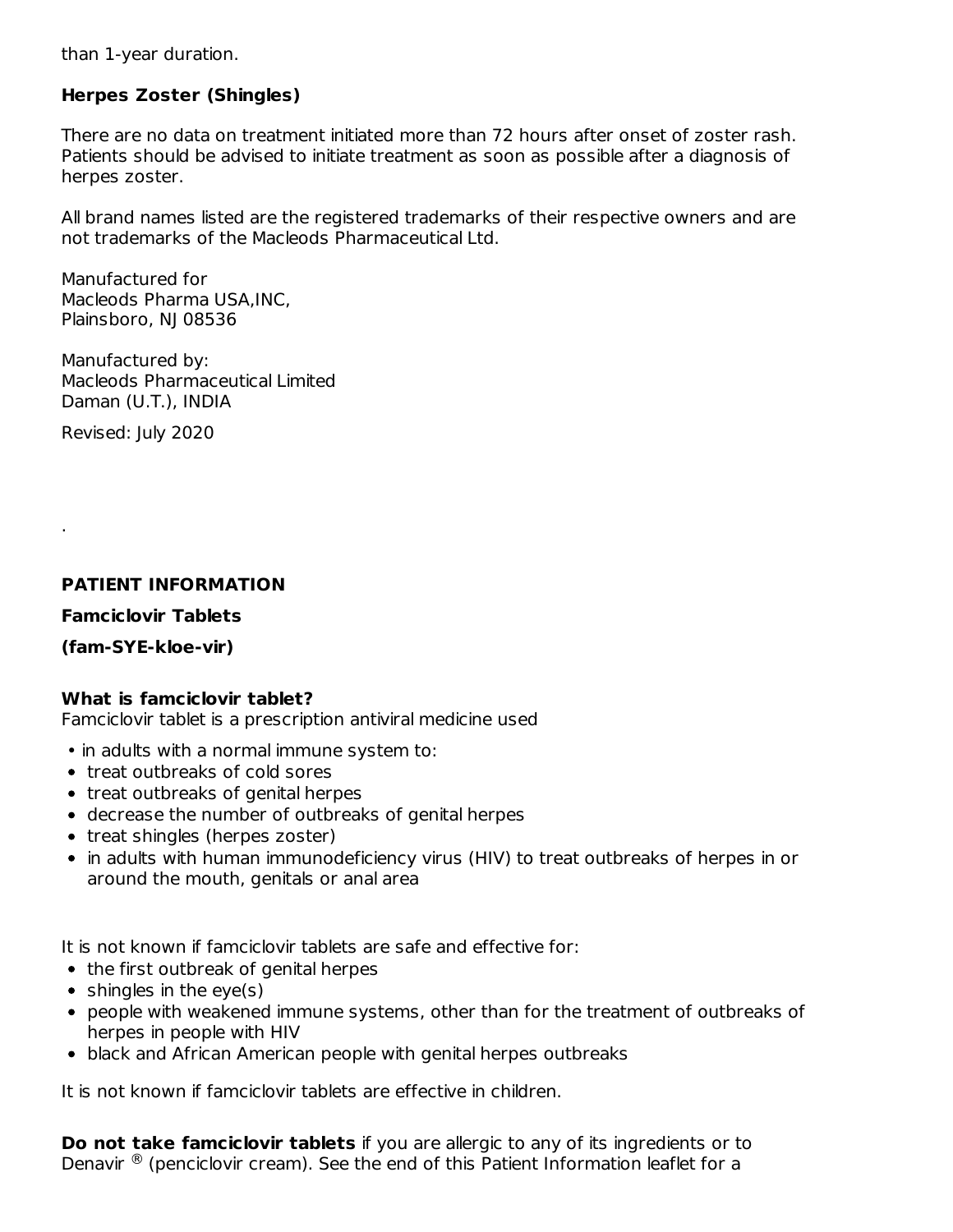## **Before you take famciclovir tablets, tell your healthcare provider about all of your medical conditions, including if you:**

- have kidney or liver problems
- have a rare genetic problem with galactose intolerance, a severe lactase deficiency or you do not absorb glucosegalactose (malabsorption)
- are pregnant or plan to become pregnant. It is not known if famciclovir tablets will harm your unborn baby.
- are breastfeeding or plan to breastfeed. It is not known if famciclovir passes into your breastmilk or how it may affect your breast fed baby.

**Tell your healthcare provider about all the medicines you take**, including prescription and over-the-counter medicines, vitamins, and herbal supplements.

## **How should I take famciclovir tablets?**

- Take famciclovir tablets exactly as prescribed by your healthcare provider.
- Your healthcare provider will tell you how many famciclovir tablets to take and when to take them. Your dose of famciclovir tablets and how often you take it may be different depending on your condition.
- Famciclovir tablets may be taken with or without food.
- If you are taking famciclovir tablets for outbreaks of cold sores or genital herpes, take famciclovir tablets as soon as you have the first symptoms of the infection such as itching, redness, pain, burning or tingling, or when the sore appears.
- If you take too much famciclovir tablets, call your healthcare provider or go to the nearest hospital emergency room right away.

## **What should I avoid while taking famciclovir tablets?**

You should avoid driving or operating machinery if you get dizziness, sleepiness or confusion during treatment with famciclovir tablets.

## **What are the possible side effects of famciclovir tablets?**

The most common side effects of famciclovir tablets are headache and nausea.

These are not all the possible side effects of famciclovir tablets.

Call your doctor for medical advice about side effects. You may report side effects to FDA at 1-800-FDA-1088

## **How should I store famciclovir tablets?**

• Store famciclovir tablets at room temperature between 68°F and 77°F (20°C to 25°C)

## **Keep famciclovir tablets and all medicines out of reach from children.**

#### **General information about the safe and effective use of famciclovir tablets**

Famciclovir tablets are not a cure for cold sores or genital herpes. It is not known if famciclovir tablets can stop the spread of herpes to others. If you are sexually active, you can pass herpes to your partner even if you are taking famciclovir tablets. Herpes can be passed to your partner even if you do not have active symptoms. You should continue to practice safer sex to lower the chances of spreading genital herpes to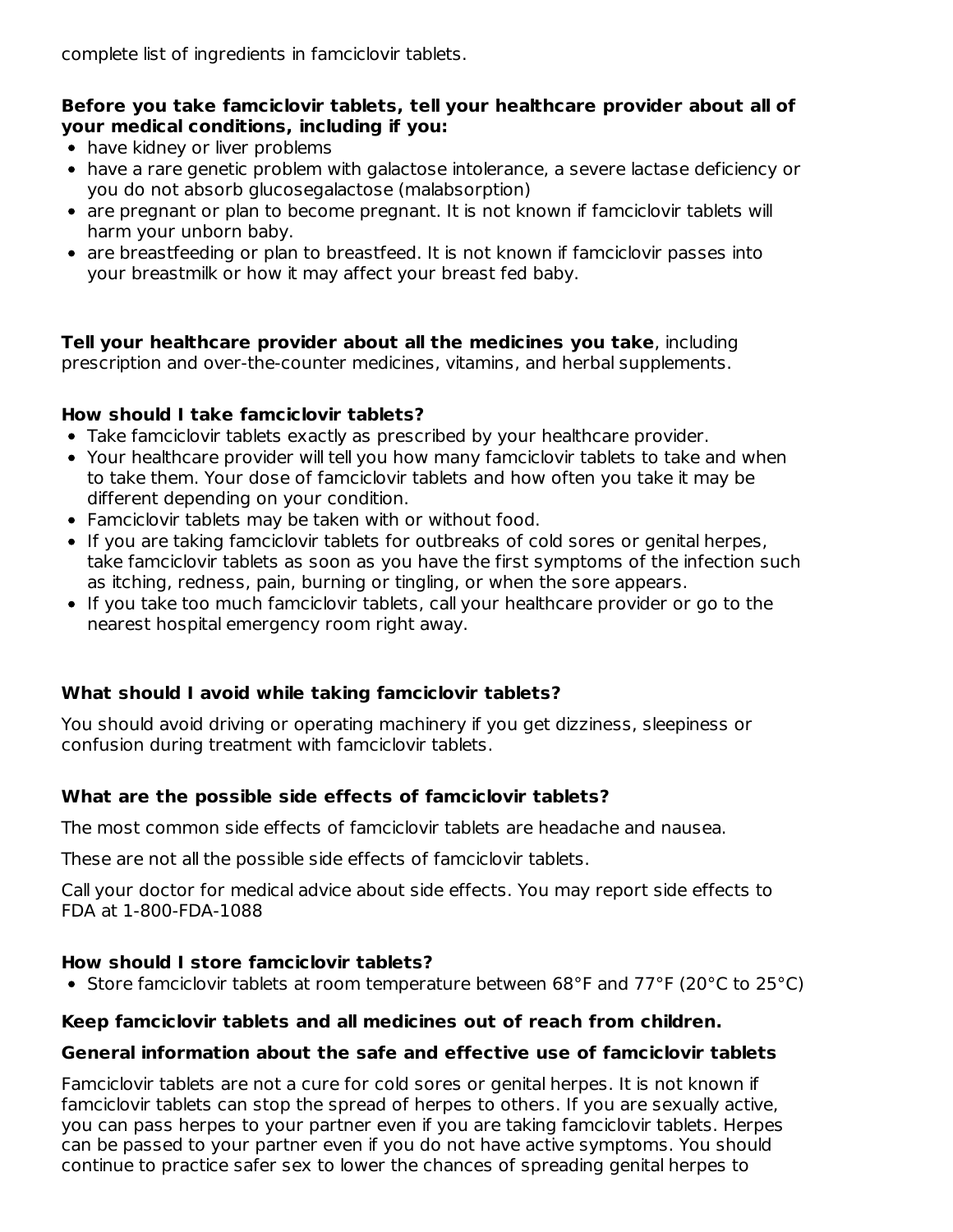others. Do not have sexual contact with your partner during an outbreak of genital herpes or if you have any symptoms of genital herpes. Ask your healthcare provider for more information about safer sex practices.

Medicines are sometimes prescribed for purposes other than those listed in a Patient Information leaflet. Do not use famciclovir tablets for a condition for which it was not prescribed. Do not give famciclovir tablets to other people, even if they have the same symptoms you have. It may harm them.

You can ask your healthcare provider or pharmacist for information about famciclovir tablets that is written for health professionals.

#### **What are the ingredients in famciclovir tablets?**

#### **Active ingredient:** famciclovir

**Inactive ingredients:** hydroxypropyl cellulose, hypromellose, anhydrous lactose, magnesium stearate, polyethylene glycols, sodium starch glycolate, and titanium dioxide

All brand names listed are the registered trademarks of their respective owners and are not trademarks of the Macleods Pharmaceutical Ltd.

For more information about famciclovir tablets, call 1-888-943-3210 or or 1-855-926- 3384

This Patient Information has been approved by the U.S. Food and Drug Administration

Manufactured for

#### **Macleods Pharma USA, Inc.**

Plainsboro, NJ 08536

Manufactured by: Macleods Pharmaceuticals Ltd.

Daman (U.T.), INDIA

Revised: July 2020

.

#### **SPL PATIENT PACKAGE INSERT SECTION**

#### **PACKAGE LABEL.PRINCIPAL DISPLAY PANEL**

#### **PRINCIPAL DISPLAY PANEL**

Package Label – 125 mg Rx Only NDC 33342-024-07 Famciclovir Tablets, USP 125 mg per tablet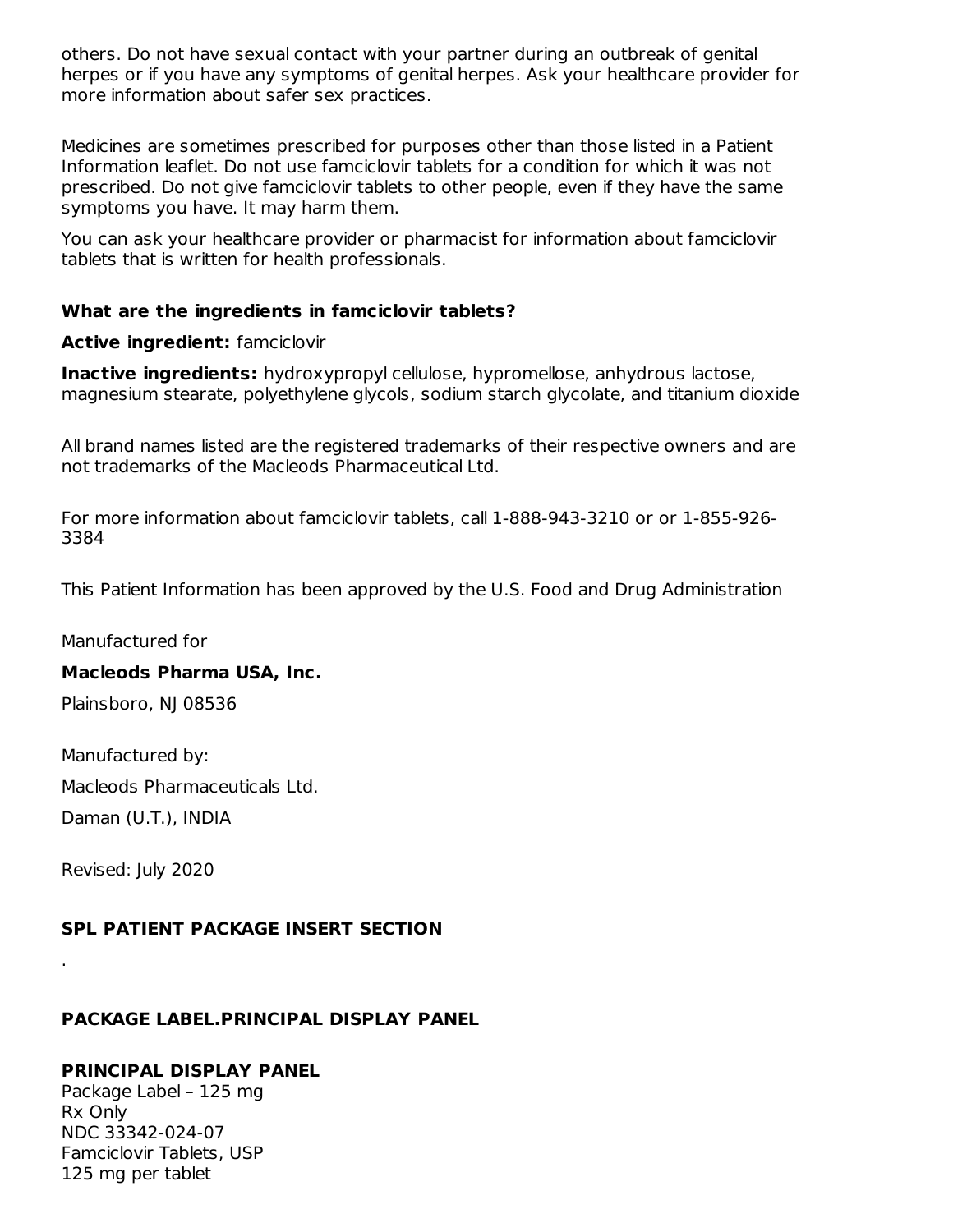

#### **PRINCIPAL DISPLAY PANEL**

Package Label – 250 mg Rx Only NDC 33342-025-07 Famciclovir Tablets, USP 250 mg per tablet 30 Tablets



#### **PRINCIPAL DISPLAY PANEL**

Package Label – 500 mg Rx Only NDC 33342-026-07 Famciclovir Tablets, USP 500 mg per tablet 30 Tablets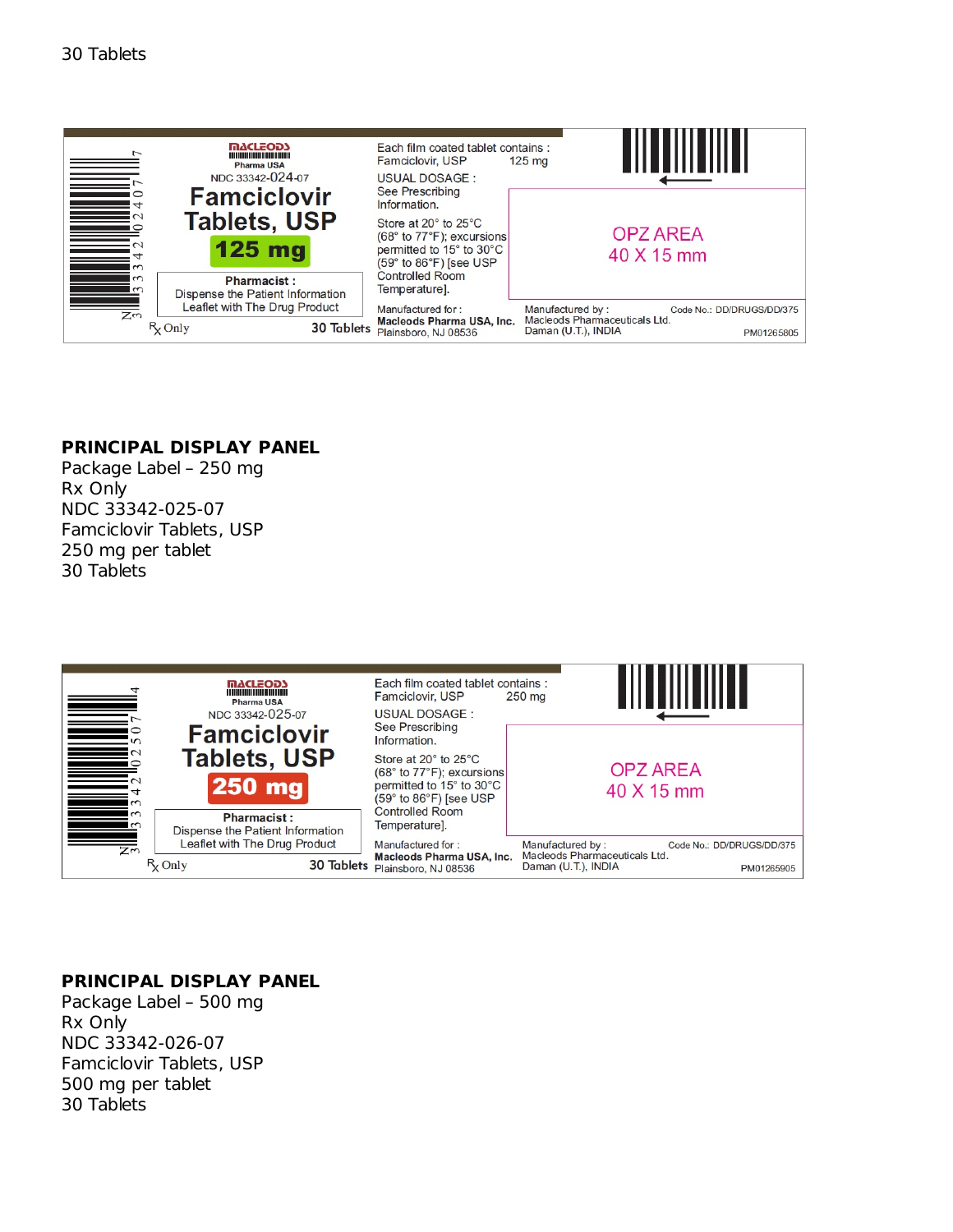

# **FAMCICLOVIR** famciclovir tablet, film coated **Product Information Product Type** HUMAN PRESCRIPTION DRUG **Item Code (Source)** NDC:33342-024 **Route of Administration** ORAL **Active Ingredient/Active Moiety Ingredient Name Basis of Strength Strength FAMCICLOVIR** (UNII: QIC03ANI02) (PENCICLOVIR - UNII:359HUE8FJC) FAMCICLOVIR 125 mg **Inactive Ingredients**

| <b>Ingredient Name</b>                                                  | <b>Strength</b> |
|-------------------------------------------------------------------------|-----------------|
| <b>SODIUM STARCH GLYCOLATE TYPE A POTATO (UNII: 585613G2A2)</b>         |                 |
| HYDROXYPROPYL CELLULOSE, UNSPECIFIED (UNII: 9XZ8H6N6OH)                 |                 |
| LOW-SUBSTITUTED HYDROXYPROPYL CELLULOSE, UNSPECIFIED (UNII: 2165RE0K14) |                 |
| <b>MAGNESIUM STEARATE (UNII: 70097M6I30)</b>                            |                 |
| <b>HYPROMELLOSE 2910 (5 MPA.S) (UNII: R75537T0T4)</b>                   |                 |
| <b>POLYETHYLENE GLYCOL 400 (UNII: B697894SGQ)</b>                       |                 |
| <b>TITANIUM DIOXIDE</b> (UNII: 15FIX9V2 P)                              |                 |
| <b>LACTOSE</b> (UNII: J2B2A4N98G)                                       |                 |

| <b>Product Characteristics</b> |                  |                     |                 |  |  |
|--------------------------------|------------------|---------------------|-----------------|--|--|
| Color                          | white            | <b>Score</b>        | no score        |  |  |
| <b>Shape</b>                   | ROUND (Biconvex) | <b>Size</b>         | 8 <sub>mm</sub> |  |  |
| <b>Flavor</b>                  |                  | <b>Imprint Code</b> | <b>ML67</b>     |  |  |
| <b>Contains</b>                |                  |                     |                 |  |  |

| <b>Packaging</b> |                  |                                                                             |                                       |                                     |  |
|------------------|------------------|-----------------------------------------------------------------------------|---------------------------------------|-------------------------------------|--|
|                  | <b>Item Code</b> | <b>Package Description</b>                                                  | <b>Marketing Start</b><br><b>Date</b> | <b>Marketing End</b><br><b>Date</b> |  |
|                  | 07               | $\vert$ NDC:33342-024- 30 in 1 BOTTLE; Type 0: Not a Combination<br>Product | 01/13/2012                            |                                     |  |
|                  |                  |                                                                             |                                       |                                     |  |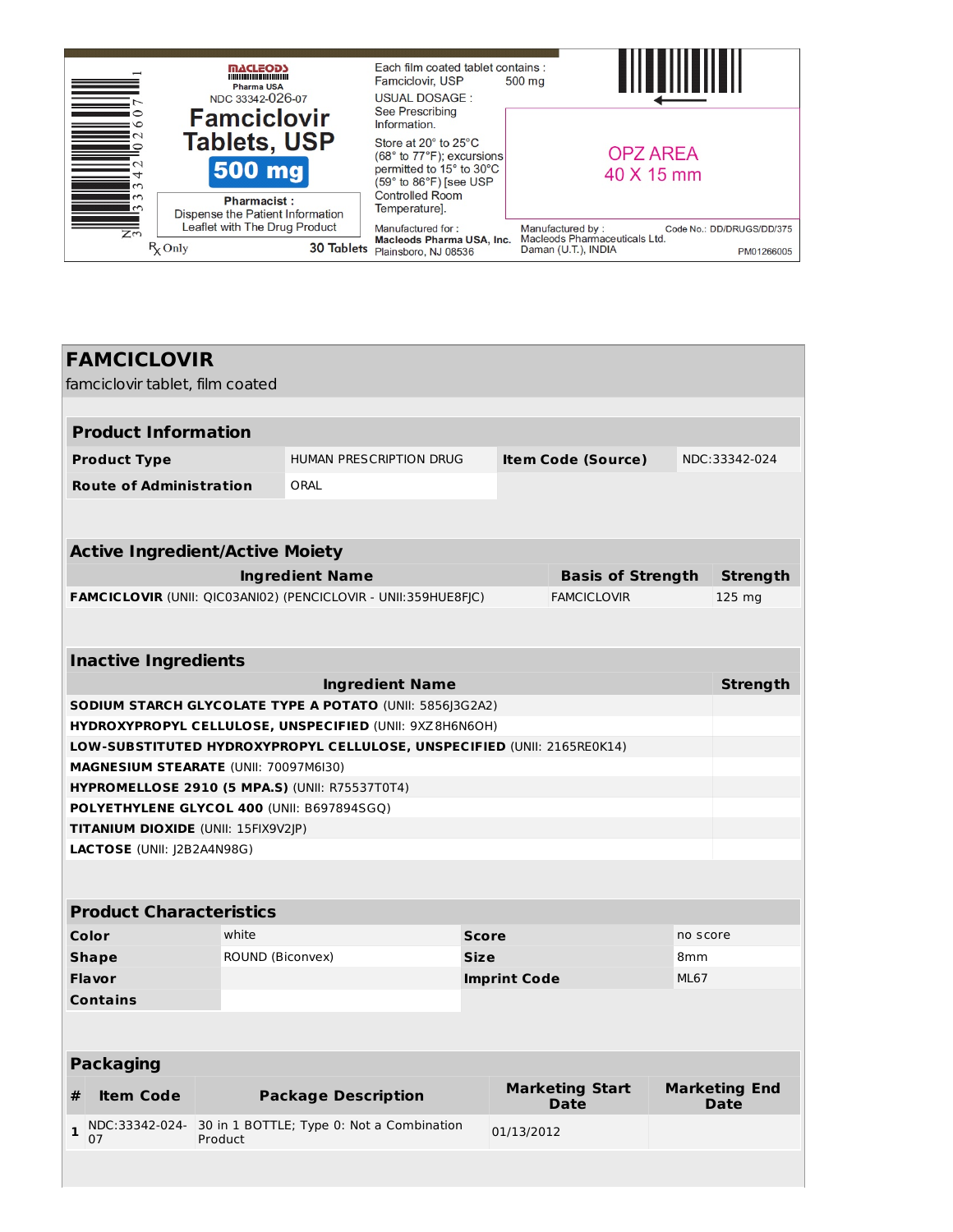| <b>Marketing Information</b>               |                                                                                                     |                                                                         |                     |            |                                       |             |                                     |  |
|--------------------------------------------|-----------------------------------------------------------------------------------------------------|-------------------------------------------------------------------------|---------------------|------------|---------------------------------------|-------------|-------------------------------------|--|
| <b>Marketing</b><br>Category               |                                                                                                     | <b>Application Number or Monograph</b><br><b>Citation</b>               |                     |            | <b>Marketing Start</b><br>Date        |             | <b>Marketing End</b><br>Date        |  |
| <b>ANDA</b>                                | ANDA201022                                                                                          |                                                                         |                     | 01/13/2012 |                                       |             |                                     |  |
|                                            |                                                                                                     |                                                                         |                     |            |                                       |             |                                     |  |
|                                            |                                                                                                     |                                                                         |                     |            |                                       |             |                                     |  |
| <b>FAMCICLOVIR</b>                         |                                                                                                     |                                                                         |                     |            |                                       |             |                                     |  |
| famciclovir tablet, film coated            |                                                                                                     |                                                                         |                     |            |                                       |             |                                     |  |
|                                            |                                                                                                     |                                                                         |                     |            |                                       |             |                                     |  |
| <b>Product Information</b>                 |                                                                                                     |                                                                         |                     |            |                                       |             |                                     |  |
| <b>Product Type</b>                        |                                                                                                     | HUMAN PRESCRIPTION DRUG                                                 |                     |            | <b>Item Code (Source)</b>             |             | NDC:33342-025                       |  |
| <b>Route of Administration</b>             |                                                                                                     | ORAL                                                                    |                     |            |                                       |             |                                     |  |
|                                            |                                                                                                     |                                                                         |                     |            |                                       |             |                                     |  |
|                                            |                                                                                                     |                                                                         |                     |            |                                       |             |                                     |  |
| <b>Active Ingredient/Active Moiety</b>     |                                                                                                     |                                                                         |                     |            |                                       |             |                                     |  |
|                                            |                                                                                                     | <b>Ingredient Name</b>                                                  |                     |            | <b>Basis of Strength</b>              |             | <b>Strength</b>                     |  |
|                                            |                                                                                                     | <b>FAMCICLOVIR (UNII: QIC03ANI02) (PENCICLOVIR - UNII:359HUE8FJC)</b>   |                     |            | <b>FAMCICLOVIR</b>                    |             | 250 mg                              |  |
|                                            |                                                                                                     |                                                                         |                     |            |                                       |             |                                     |  |
|                                            |                                                                                                     |                                                                         |                     |            |                                       |             |                                     |  |
| <b>Inactive Ingredients</b>                |                                                                                                     |                                                                         |                     |            |                                       |             |                                     |  |
|                                            |                                                                                                     | <b>Ingredient Name</b>                                                  |                     |            |                                       |             | <b>Strength</b>                     |  |
|                                            |                                                                                                     | SODIUM STARCH GLYCOLATE TYPE A POTATO (UNII: 5856]3G2A2)                |                     |            |                                       |             |                                     |  |
|                                            |                                                                                                     | HYDROXYPROPYL CELLULOSE, UNSPECIFIED (UNII: 9XZ8H6N6OH)                 |                     |            |                                       |             |                                     |  |
|                                            |                                                                                                     | LOW-SUBSTITUTED HYDROXYPROPYL CELLULOSE, UNSPECIFIED (UNII: 2165RE0K14) |                     |            |                                       |             |                                     |  |
|                                            | MAGNESIUM STEARATE (UNII: 70097M6I30)                                                               |                                                                         |                     |            |                                       |             |                                     |  |
|                                            | <b>HYPROMELLOSE 2910 (5 MPA.S) (UNII: R75537T0T4)</b><br>POLYETHYLENE GLYCOL 400 (UNII: B697894SGQ) |                                                                         |                     |            |                                       |             |                                     |  |
| <b>TITANIUM DIOXIDE (UNII: 15FIX9V2JP)</b> |                                                                                                     |                                                                         |                     |            |                                       |             |                                     |  |
| LACTOSE (UNII: J2B2A4N98G)                 |                                                                                                     |                                                                         |                     |            |                                       |             |                                     |  |
|                                            |                                                                                                     |                                                                         |                     |            |                                       |             |                                     |  |
|                                            |                                                                                                     |                                                                         |                     |            |                                       |             |                                     |  |
| <b>Product Characteristics</b>             |                                                                                                     |                                                                         |                     |            |                                       |             |                                     |  |
| Color                                      | white                                                                                               |                                                                         | <b>Score</b>        |            |                                       | no score    |                                     |  |
| <b>Shape</b>                               |                                                                                                     | ROUND (Biconvex)                                                        | <b>Size</b>         |            | 10 <sub>mm</sub>                      |             |                                     |  |
| <b>Flavor</b>                              |                                                                                                     |                                                                         | <b>Imprint Code</b> |            |                                       | <b>ML70</b> |                                     |  |
| <b>Contains</b>                            |                                                                                                     |                                                                         |                     |            |                                       |             |                                     |  |
|                                            |                                                                                                     |                                                                         |                     |            |                                       |             |                                     |  |
|                                            |                                                                                                     |                                                                         |                     |            |                                       |             |                                     |  |
| <b>Packaging</b>                           |                                                                                                     |                                                                         |                     |            |                                       |             |                                     |  |
| <b>Item Code</b><br>#                      |                                                                                                     | <b>Package Description</b>                                              |                     |            | <b>Marketing Start</b><br><b>Date</b> |             | <b>Marketing End</b><br><b>Date</b> |  |
| NDC:33342-025-<br>$\mathbf{1}$<br>07       | Product                                                                                             | 30 in 1 BOTTLE; Type 0: Not a Combination                               |                     | 01/13/2012 |                                       |             |                                     |  |
|                                            |                                                                                                     |                                                                         |                     |            |                                       |             |                                     |  |
| <b>Marketing Information</b>               |                                                                                                     |                                                                         |                     |            |                                       |             |                                     |  |
| <b>Marketing</b>                           |                                                                                                     | <b>Application Number or Monograph</b>                                  |                     |            | <b>Marketing Start</b>                |             | <b>Marketing End</b>                |  |
| Category                                   |                                                                                                     | <b>Citation</b>                                                         |                     |            | Date                                  |             | Date                                |  |
| <b>ANDA</b>                                | ANDA201022                                                                                          |                                                                         |                     | 01/13/2012 |                                       |             |                                     |  |
|                                            |                                                                                                     |                                                                         |                     |            |                                       |             |                                     |  |
|                                            |                                                                                                     |                                                                         |                     |            |                                       |             |                                     |  |